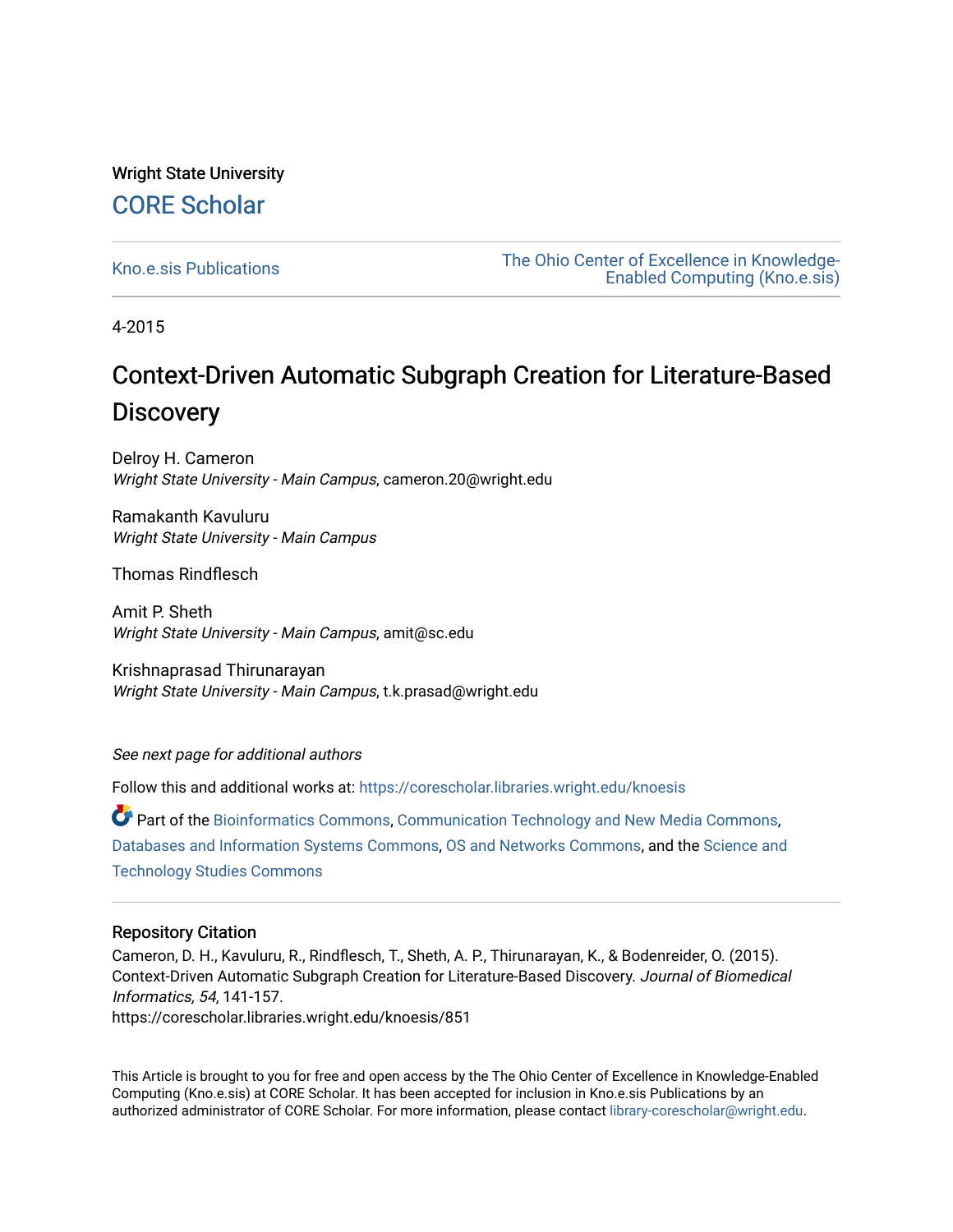## Authors

Delroy H. Cameron, Ramakanth Kavuluru, Thomas Rindflesch, Amit P. Sheth, Krishnaprasad Thirunarayan, and Olivier Bodenreider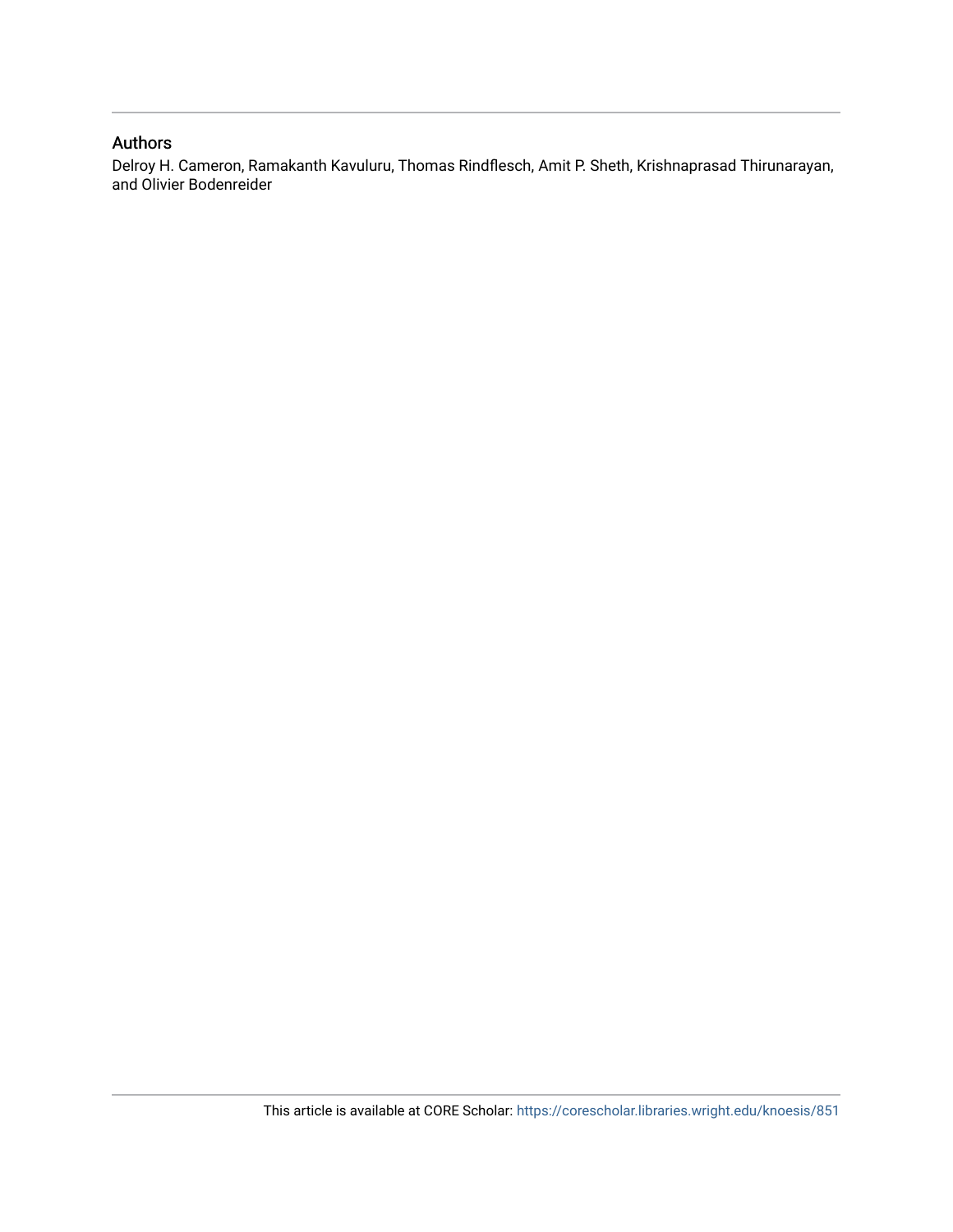## Context-Driven Automatic Subgraph Creation for Literature-Based Discovery

Delroy Cameron<sup>a,∗</sup>, Ramakanth Kavuluru<sup>b</sup>, Thomas C. Rindflesch<sup>c</sup>, Amit P. Sheth<sup>a</sup>, Krishnaprasad Thirunarayan<sup>a</sup>, Olivier Bodenreider<sup>c</sup>

> *<sup>a</sup>Ohio Center of Excellence in Knowledge-enabled Computing (Kno.e.sis) Wright State University, Dayton OH 45435, USA <sup>b</sup>Division of Biomedical Informatics, University of Kentucky, Lexington, KY 40506, USA <sup>c</sup>National Library of Medicine, 8600 Rockville Pike, Bethesda MD 20894, USA*

#### Abstract

Background: Literature-based discovery (LBD) is characterized by uncovering hidden associations in non-interacting scientific literature. Prior approaches to LBD include use of: 1) domain expertise and structured background knowledge to manually filter and explore the literature, 2) distributional statistics and graph-theoretic measures to rank interesting connections and 3) heuristics to help eliminate spurious connections. However, manual approaches to LBD are not scalable and purely distributional approaches may not be sufficient to obtain insights into the meaning of poorly understood associations. While several graph-based approaches have the potential to elucidate associations, their effectiveness has not been fully demonstrated. A considerable degree of *a priori* knowledge, heuristics and manual filtering is still required.

Objectives: In this paper we implement and evaluate a context-driven, automatic subgraph creation method that captures multifaceted complex associations between biomedical concepts for LBD. Given a pair of concepts, our method automatically generates a ranked list of subgraphs, which provide informative and potentially unknown associations between such concepts.

Methods: To generate subgraphs, the set of all MEDLINE articles that contain either of two specified concepts (A, C) are first collected. Binary relationships or assertions, which are automatically extracted from the MEDLINE articles, called *semantic predications*, are then used to create a labeled directed *predications graph*. In this graph, a *path* is represented as a sequence of semantic predications. The hierarchical agglomerative clustering (HAC) algorithm is then applied to cluster paths, which are bounded by the two concepts (A, C) based on the definition of the *context* of a path, as a set of Medical Subject Heading (MeSH) descriptors. Paths that exceed a threshold of semantic relatedness are clustered into subgraphs based on their *shared context*. The automatically generated clusters are then provided as a ranked list of subgraphs.

Results: The subgraphs generated using this approach facilitated the rediscovery of 8 out of 9 existing scientific discoveries. In particular, they directly (or indirectly) led to the recovery of several *intermediates* (or B-concepts) between A and C, while also providing insights into the meaning of each association. Such meaning is derived from predicates between the concepts, as well as the provenance of the semantic predications in MEDLINE. Additionally, by generating subgraphs on different thematic dimensions (such as *Cellular Activity, Pharmaceutical Treatment* and *Tissue Function*), the approach enables a broader understanding of the nature of complex associations between concepts in a domain. In a statistical evaluation to determine the *interestingness* of the subgraphs, it was observed that an arbitrary association is mentioned in only approximately 4 articles in MEDLINE on average.

Conclusion: These results suggest that leveraging the implicit and explicit context provided by manually assigned MeSH descriptors is an effective representation for capturing the underlying semantics of complex associations, along multiple thematic dimensions for LBD.

*Keywords:* Literature-based discovery (LBD), Graph mining, Path clustering, Hierarchical agglomerative clustering, Semantic Similarity, Semantic relatedness, Medical Subject Headings (MeSH)

#### 1. Introduction

Leveraging rich representations of textual content from scientific literature could be effective for finding and elucidating

complex associations. Rich representations exploit implicit, formal (or explicit) and powerful semantics [1] to capture context, which may be important in providing deeper insights into the nature of associations. Gordon and Dumais made this crucial observation in [2] after successfully applying the popular technique of Latent Semantic Indexing (LSI) for LBD. The authors reported that LSI was only slightly more effective than

<sup>∗</sup>Corresponding Author. Tel.: +1 937 775 5213; fax: +1 937 775 5133 *Email address:* delroy@knoesis.org (Delroy Cameron)

*Preprint submitted to Journal of Biomedical Informatics September 14, 2014*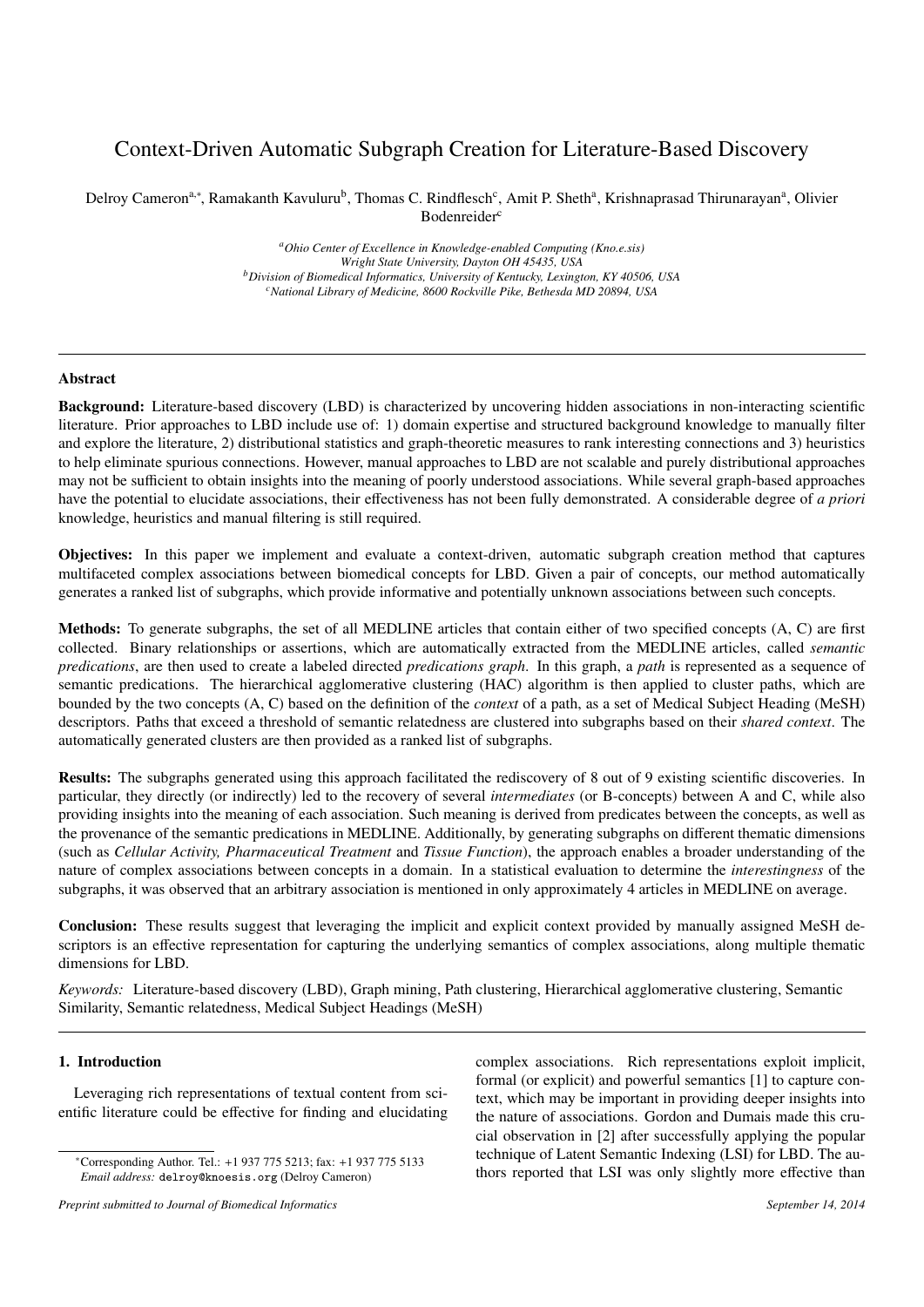traditional frequency-based metrics, such as token frequency, record frequency and term frequency-inverse global frequency *(tf-igf)* [3] for finding intermediates. While LSI was successful for knowledge rediscovery, the authors speculated that richer representations of textual content are needed to capture *"evidence suggestive of 'causal' relationships in the literature (which may be revealed independently of their statistical prominence)."* Moreover, they stressed the need for *"semantic and category knowledge to improve the step of identifying [intermediate and] terminal concepts."*

Many techniques for finding hidden connections (or associations) between biomedical concepts from scientific literature however, utilize frequency-based and graph-theoretic metrics. Few methods have been developed to seamlessly find and elucidate complex associations, by going beyond reliance on implicit semantics. The conventional wisdom has been that discoveries are likely to arise from logical connections between source (A) concepts, intermediates (B) and targets (C) that frequently or rarely (co) occur in the literature, or are highly or rarely connected in a knowledge base. The earliest frequency-based approaches utilized 'frequency of occurrence' mainly through measures of term (and concept) frequency [4, 5]. Other measures such as relative frequency, token frequency, term frequency-inverse global frequency (tf-igf) [3] and term frequency-inverse document frequency (tf-idf) [6, 7] were also used to rank intermediates. Subsequent approaches utilized 'frequency of co-occurrence' using techniques such as LSI [2], association rules [8, 9, 10, 11] and probability distributions [11, 12, 13, 14]. Torvik et. al. [12, 15] even used an ensemble approach to find intermediates that combined statistical and temporal features.

While distributional approaches have been used for LBD, a critical issue is the realization that the underlying frequencies only provide an indirect way of capturing the meaning of associations. For instance, consider the association in which *Dietary Fish Oils* (A) inhibit *Platelet Aggregation* (B) and the aggregation of blood platelets causes *Raynaud Disease* (C); a circulatory disorder that causes periods of severely restricted blood flow to the fingers and toes [38]. While *Dietary Fish Oils*, *Platelet Aggregation*, and *Raynaud Disease* may frequently cooccur in the literature, their precise association is not explicitly captured by their co-occurrence. A second issue is that the underlying frequency distribution may not be adequate for capturing related concepts, which may be important in elucidating causal relationships and mechanisms of interaction.

To address these problems, several relations-based techniques [16, 17, 18] have been developed, which use the explicit relationships (or predicates) between concepts. Such predicates are typically obtained from structured background knowledge or known *a priori* by domain experts. For example, Hristovski et. al. in [17], developed a relations-based approach that used ordered alternating sequences of predicates and classes (or semantic types) called *discovery patterns*. These patterns are also specified *a priori* using insights from background knowledge. Using discovery patterns, Hristovski argues that if a *Disease* causes a change in a *Substance*/*Body Function* and a *Drug* inhibits this change, then the *Drug* MAYBE TREATS the *Disease*.

The *CAUSES-INHIBITS* sequence is used to uncover potentially new *Drug* treatments for the *Disease*.

While intuitive, the relations-based approach is mainly applicable in scenarios where both predicates and semantic types are known, or can be easily obtained. This is not always trivial. For example, consider the complex scenario depicted in Figure 1, in which *Dietary Fish Oils* produce several *Prostaglandins*, including *Prostaglandin I3* (*PGI*<sub>3</sub>) and *Epoprostenol* (*PGI*<sub>2</sub>) *also called Prostacyclin*). The latter of these *Prostaglandins (Epoprostenol)* treats *Raynaud Syndrome* and also disrupts *Platelet Aggregation*. Since *Platelet Aggregation* causes *Raynaud Syndrome* one can reasonably conclude that a plausible mechanism by which *Dietary Fish Oils* treat *Raynaud Syndrome* is through the production of *Prostaglandins*, which actively disrupt *Platelet Aggregation*, deemed a cause of *Raynaud Syndrome*. Obviously such complex situations, involving several predicates and disparate concepts may be unknown initially by domain experts. The relations-based approach is therefore considered unsuitable for complex associations.



Figure 1: Complex association between Dietary Fish Oils and Raynaud Syndrome

It can argued that hierarchical relations from the schema of a domain specific knowledge base, such as the Unified Medical Language System (UMLS) can also be used to create such complex subgraphs, using measures like specificity. However, the semantic types for *Prostaglandins* and *Platelet Aggregation* are *Eicosanoids* and *Cell Function*, respectively. These semantic types share no common ancestors in their lineage in the UMLS Semantic Network<sup>1</sup>. And while associative relations can be used instead, a proven and repeatable schema-driven approach that captures this level of complexity has not been forthcoming.

Instead, contemporary approaches to LBD focus on creating subgraphs, which comprise of binary relations, called *semantic predications*, of the form (subject, predicate, object). These predications are extracted directly from assertions in scientific literature. Wilkowski et. al. [19] developed a graph-theoretic approach based on semantic predications that iteratively (and manually) uses a greedy strategy to create the best subgraph,

<sup>&</sup>lt;sup>1</sup>There are three semantic types for Prostaglandins (i.e., Eicosanoid, Pharmacologic Substance, and Biologically Active Substance) and one semantic type for Platelet Aggregation (i.e., Cell Function) in the UMLS. These semantic types do not overlap in the UMLS Semantic Network hierarchy – https://uts.nlm.nih.gov/semanticnetwork.html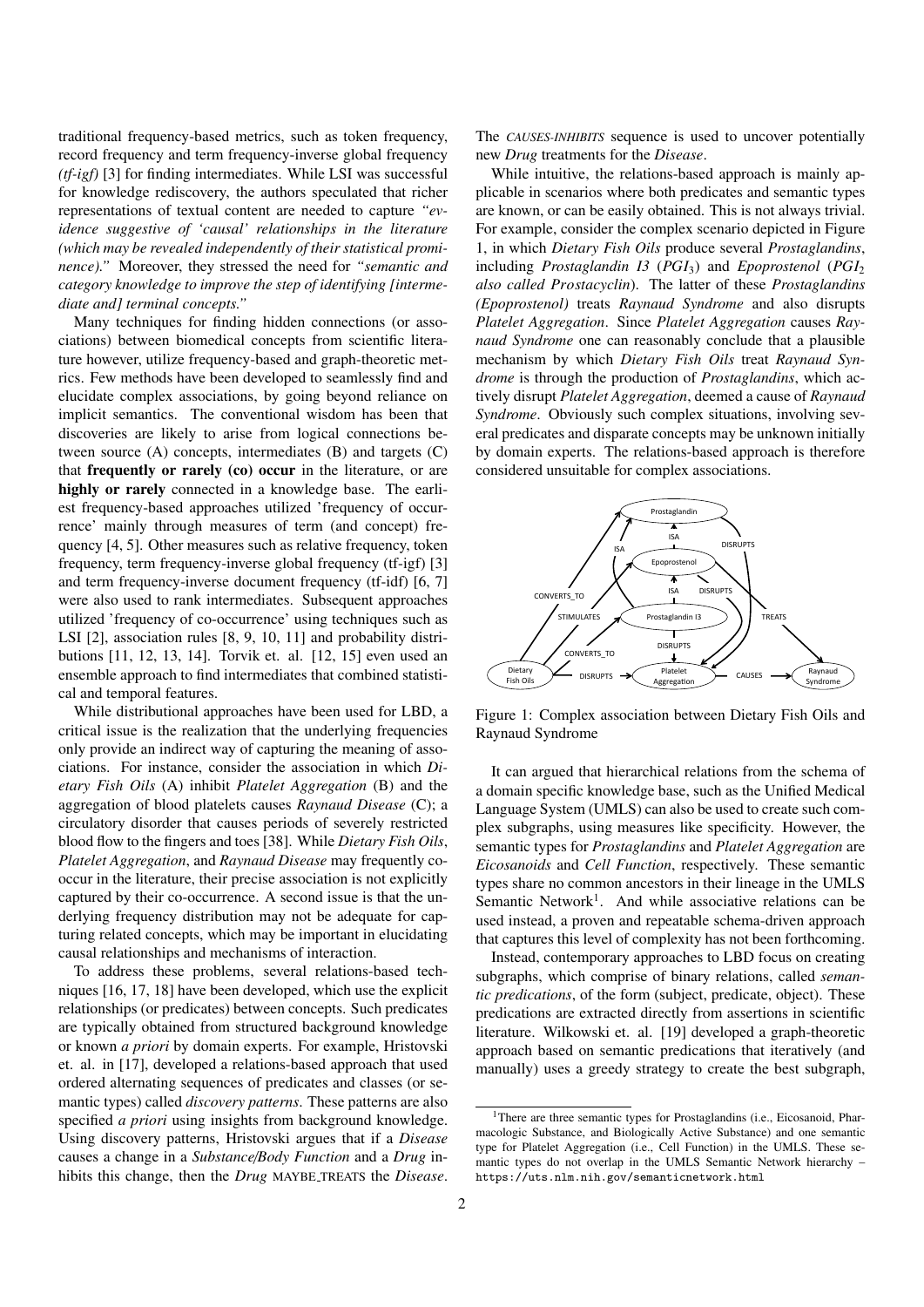

Figure 2: Thematic dimensions of association for Raynaud Syndrome and Dietary Fish Oil

by weighting edges using degree centrality. This approach was used to elucidate the association among *Norepinephrine, Depression*, and *Sleep*.

Wilkowski's approach bears semblance to the approach by Ramakrishnan et. al. [20], in which a greedy strategy is applied, using an ensemble of features, to generate complex associations. While the approach is fully automatic, it uses class and property specificity, instance-level rarity and refraction, applied to statements in a synthetically generated dataset, instead of semantic predications. Ramakrishnan notes that this approach was used, in exploratory research, to recover the connections from the *Raynaud Syndrome* – *Dietary Fish Oils* discovery. However its broader applicability for LBD in general has not been fully demonstrated. Reliance on hierarchical relationships in the UMLS Semantic Network is subject to inconsistencies since the UMLS is a terminology and not a formal ontology. Also, by design, the trees in the UMLS Semantic Network are fairly disjoint, as for *Prostaglandins* and *Platelet Aggregation*.

Goodwin et. al. [21] developed a hybrid approach that uses spreading activation for LBD, deriving weights from relative frequencies (of concepts and semantic predications) and degree centrality. This approach was used to successfully recover the intermediate *Cortisol* in the *Testosterone* – *Sleep* discovery [22], and also to elucidate the *Norepinephrine, Depression*, and *Sleep* scenario from [19]. However, Goodwin generates a list of intermediates, instead of a graph. It is unclear how the spreading activation algorithm might be adapted to capture the context of complex associations. In [23] van der Eijk et. al. clustered only  $MeSH<sup>2</sup>$  descriptors (not semantic predications) into subgraphs, based on frequency of co-occurrence and Hebbian Learning. This approach provided new insights into the association between *Deafness* and *Macular Dystrophy*, and between *Insulin* and *Ferritin*. In recent work, Spangler et. al. [24] also used distributional statistics (tf-idf) to weight edges in a kinase network, represented as a Laplacian Matrix. The approach creates an *n-ary* similarity tree in which 7 new *p53* kinases were discovered, which could revolutionize *Cancer* treatments.

In spite of the successes of graph-based and frequency-based approaches for LBD, more effective methods for capturing the context of associations are desired. Gordon and Dumais suggested a possible independence between frequency and causality for LBD in [2]. We believe that complex associations that elucidate the relationships among concepts depend both on implicit and explicit context. Further, we believe that capturing

such context may be the important in segregating complex associations along multiple thematic dimensions. For example, Figure 2 shows that *Dietary Fish Oils* and *Raynaud Syndrome* are associated in at least the following three ways: 1) in terms of *Cellular Activity* involving *Blood platelets*/*Prostaglandins*, as shown in Figure 2a, 2) through *Pharmaceuticals* such as *Nifedipine* and *Verapamil*, as shown in Figure 2b and 3) through *Lipids*/*Fatty Acids* from *Efamol* and *Evening primrose oil*, as shown in Figure 2c.

The approach for clustering of cliques developed by Zhang et. al. [25, 26] may be used to capture subgraphs on multiple thematic dimensions. However, the approach is based on degree centrality and is therefore more likely to create subgraphs that only consist of highly connected concepts from the literature. In this paper, we explore the idea that hidden connections, and their related concepts, which help elucidate underlying complex associations, are more dependent on context than frequency, connectivity or specificity.

This research builds on our previous approach in [27] in which we rediscovered and decomposed the *Raynaud Syndrome* – *Dietary Fish Oils* discovery by using domain expertise, as context to manually create the subgraphs. Here, we present a method to automatically create the subgraphs by gleaning implicit and explicit context using MeSH descriptors. To achieve this, we first specify the context of a semantic predication and then use it to infer the context of a path. Such paths are then clustered into coherent subgraphs on multiple thematic dimensions, based on their shared context.

The approach requires only three items from the user as input: 1) a list of concept labels for source (A) and target (C), 2) the maximum path length *k* of paths to be generated (default *k* = 2, for ABC associations) and 3) a cut-off date *dt* for articles to be included from the scientific literature. If no cut-off date is provided all MEDLINE articles are used. The output of the approach is a ranked list of subgraphs *S* .

To facilitate understanding the meaning of associations present in the subgraphs, the predicates of the semantic predications and their provenance in MEDLINE are provided (see Section 3). Relationships that are not explicit in the subgraphs, but are inferred, can be explored by composing MEDLINE queries (as we will show). The collective use of predicates, provenance and MEDLINE queries for knowledge exploration constitute the notion of *discovery browsing*<sup>3</sup> , introduced by Wilkowski [19] and extended by Cairelli [28].

<sup>2</sup>Medical Subject Headings (MeSH) – https://www.nlm.nih.gov/mesh/

<sup>&</sup>lt;sup>3</sup>Discovery browsing is enabled when a system guides the user through their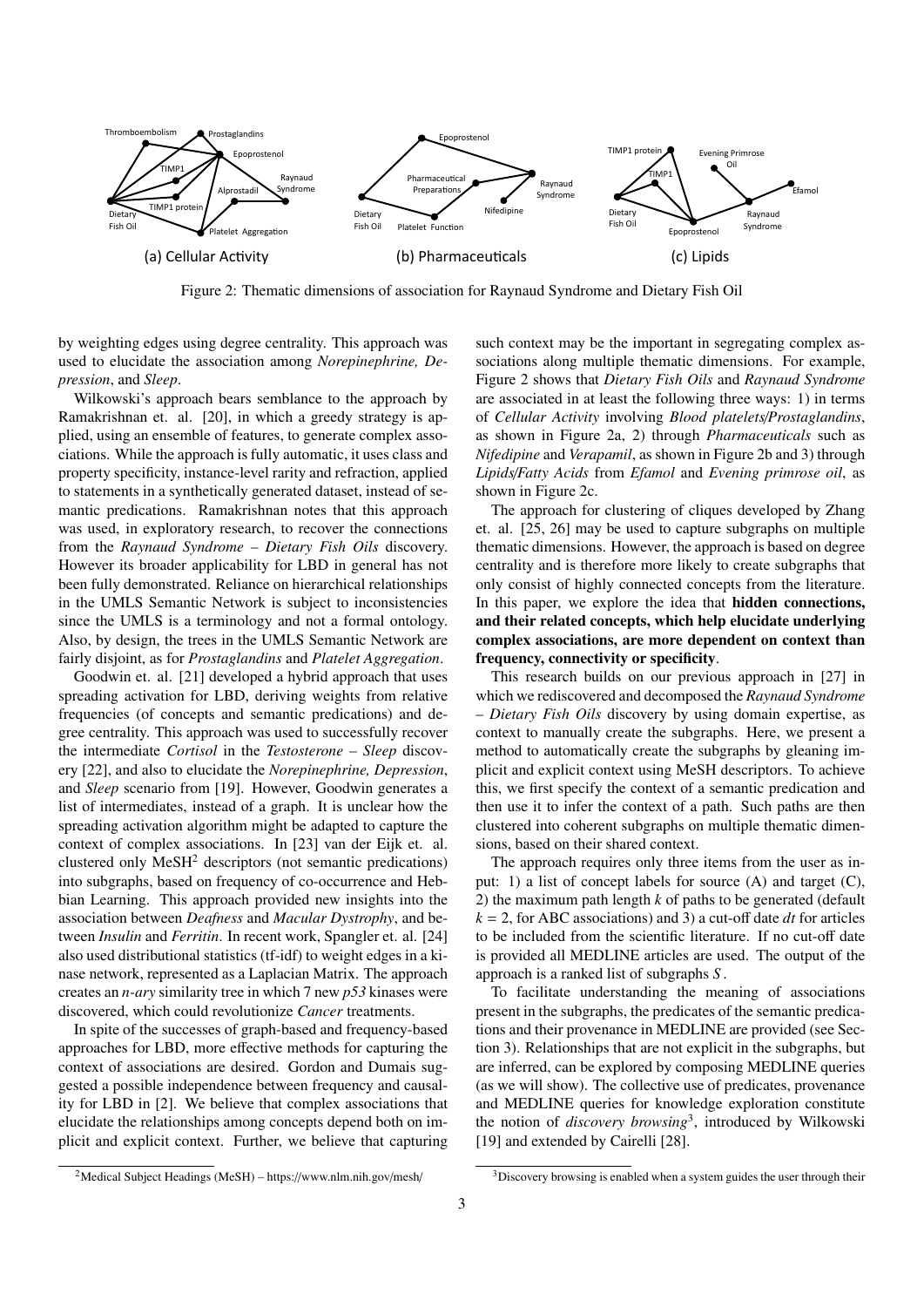To assess the efficacy of our approach, two forms of evaluation were conducted. An evidence-based evaluation showed that the generated subgraphs could facilitate the rediscovery of 8 out of 9 existing discoveries [29, 30, 31, 32, 33, 34, 22, 28]. A statistical evaluation to determine the *interestingness* of the subgraphs (discussed in Section 3.2) showed that an arbitrary association occurs only in approximately 4 articles in MEDLINE on average. This suggests that the subgraphs created using our approach provide an effective way of finding and elucidating poorly understood associations. In this paper we make the following specific contributions:

- 1. We develop a novel context-driven subgraph creation method for closed LBD, capable of finding complex associations. Our approach is distinct from previous approaches, which are mainly based on statistical frequency, graph metrics and specificity.
- 2. We implement an unsupervised clustering algorithm to automatically create complex subgraphs using implicit and explicit context, without the need for complex heuristics for filtering.
- 3. We illustrate the role of discovery browsing, through the use of predicates and provenance to supplement the subgraphs with insights from the scientific literature.
- 4. We show the effectiveness of this approach in facilitating the rediscovery of 8 out of 9 existing scientific discoveries.

The rest of this paper is organized as follows: The approach to automatic subgraph creation is discussed in Section 2. Experimental Results are presented in Section 3 and a thorough discussion on limitations and future work are presented in Section 4. Conclusions are presented in Section 5.

#### 2. Automatic Subgraph Creation

To automatically create complex subgraphs our approach relies on three datasets. The first dataset is MEDLINE, which is a repository of more than 23 million bibliographic citations maintained by the National Library of Medicine (NLM). The second is SemMedDB [35], a database of more than 65 million semantic predications extracted from MEDLINE using SemRep<sup>4</sup>. The third is the Biomedical Knowledge Repository (BKR), a knowledge base consisting of statements from the UMLS Metathesaurus together with semantic predications extracted using SemRep. These components are used for automatic subgraph creation in five steps: 1) Query Specification, 2) Candidate Graph Generation, 3) Path Context Representation, 4) Path Clustering and 5) Subgraph Ranking. Each step is discussed in the following subsections:



Figure 3: System Architecture

#### *2.1. Query Specification*

The system (called  $Obvio<sup>5</sup>$ ) first requires a query, denoted q, which can be specified initially by providing the labels of two concepts of interest (A, C). These terms are manually mapped to concept unique identifiers (or CUIs), using the UMLS Semantic Navigator<sup>6</sup>. For example, the A-term Dietary Fish Oil, maps to the UMLS concept *C0016157*, whose label is also *Fish Oils*. Initial A- and C-terms are also manually augmented with other closely related concepts. For example, the concepts *Fish oil – dietary (C0016157)* and *Eicosapentaenoic Acid (C0000545)* are closely related to *Fish Oils (C0016157)* and are therefore added to the query. Next, the cut-off date *dt* for the literature to be included may be optionally provided. If no cut-off date is given the system uses the entire MEDLINE database. The maximum path length *k*, of paths to be generated between A and C may then also be optionally provided. If none is given, the system defaults to a maximum path length of  $k = 2$ . An example query for *Raynaud Syndrome – Dietary Fish Oils* could be *q* = *(*{*Fish Oils, Fish oil – dietary, Eicosapentaenoic Acid*}*,* {*Raynaud Phenomenon, Raynaud Disease*}*, 11*/*01*/*1985, 3)*.

#### *2.2. Candidate Graph Generation*

Given this query  $q = (A, C, dt, k)$ , the *Query Processor* (Figure 3, top left) then retrieves the set of MEDLINE documents *D* that contain any of the terms (i.e., labels) in the A- and C- sets. These documents form the corpus from which semantic predications will be obtained. To obtain the predications, the set of PubMed identifiers (or PMIDs) for each article in *D* is passed to the *Predications Graph Builder*, which creates a labeled directed graph, called a *predications graph* denoted *G*. To achieve this, the graph builder collects the semantic predications for each document in *D* that are also present in SemMedDB. The builder then creates a graph in which nodes are UMLS concepts

exploration of the literature in a process of cooperative reciprocity. The *"user iteratively focuses system output, thus controlling the large number of relationships often generated in literature-based discovery systems."*

<sup>4</sup>SemRep – http://semrep.nlm.nih.gov/

<sup>5</sup>Obvio video demo - http://bit.ly/obviodemo, Obvio Project page http://wiki.knoesis.org/index.php/Obvio

<sup>6</sup>Semantic Navigator – http://mor2.nlm.nih.gov:8000/perl/auth/semnav.pl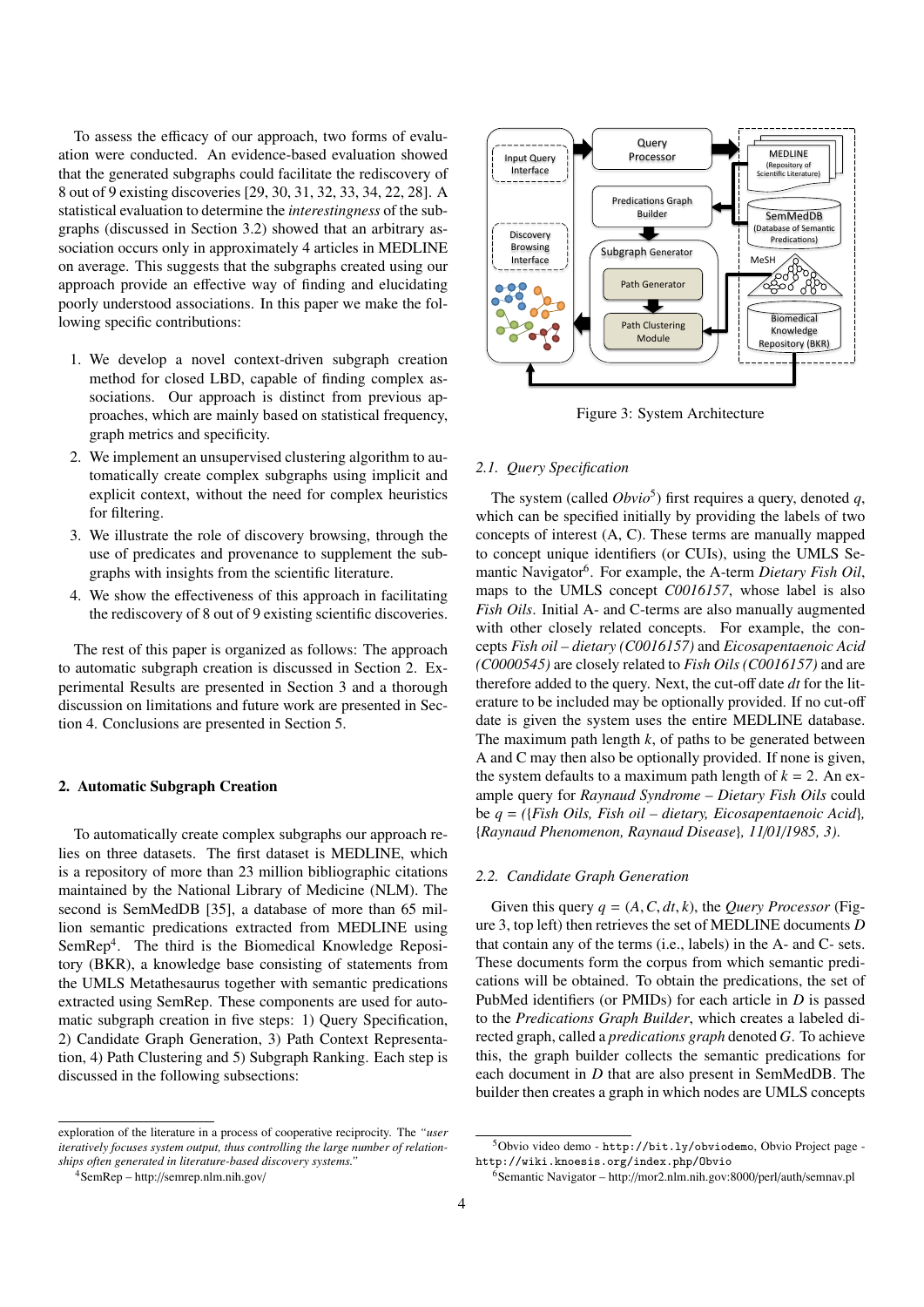and edges are UMLS predicates. This graph is delivered as input to the *Subgraph Generator*, which first uses the *Path Generator* to extract all paths between (A, C) up to length *k*, using the Depth First Search (DFS) algorithm. DFS is selected because both A and C are known. However, the choice of Breadth First Search (BFS) may be equally effective for graph traversal, but has not been explored, since performance is not the primary focus. The path generator therefore uses the predications graph to produce paths (or  $\rho$ -path associations), where edges are oriented in either direction, consistent with our definition in [27]. This restricted set of paths is called the reachability relation *R* [36] (or *candidate graph*) between A and C at length *k* and date range *dt*. This candidate graph represents a more likely set from which discoveries may arise.

#### *2.3. Path Context Representation*

The candidate graph is then provided as input to the *Path Clustering Module*, which requires a definition for the context of a path *p* to cluster related paths into subgraphs. To specify path context, denoted  $C(p)$ , we first specify the context of a semantic predication  $t$ , denoted  $c(t)$ . The context of each predication in the path is then aggregated to obtain overall path context.

To define the context of a semantic predication, we make two assumptions, based on observations about MEDLINE articles. The first observation is that MeSH descriptors are manually assigned to MEDLINE articles (titles and abstract only) by MeSH indexers, based on human interpretation of the meaning of the entire article. These descriptors provide a *concept-level semantic summary* of the full text. Similarly, semantic predications also provide a semantic summary of the meaning of the content. However, semantic predications provide a *relational semantic summary*, by linking concepts using explicit predicates.

We therefore assume that the MeSH descriptors of an article capture its implicit context, which is shared by the semantic predications. A semantic predication can then be represented in terms of the MeSH descriptors of the article in which the predication occurs. This is the basis for our interchangeability assumption for subgraph creation, which states that *the conceptlevel semantic summary and relational semantic summary of a MEDLINE article, are interchangeable.* More specifically, given a semantic predication *t* and a MEDLINE article *d* such that *t* is extracted from *d*, the context of the semantic predication  $c(t) = M(d)$ , where  $M(d)$  is the set of MeSH descriptors assigned to *d*.

If this assumption holds, then we can make a second assumption, which is that the overall context of a semantic predication *t* across the entire corpus can be represented as a vector of MeSH descriptors aggregated from each document containing *t* (based on distributional semantics). This is the basis for our context distribution assumption for subgraph creation, which states that *the context of a semantic predication can be expressed as the distribution of all MeSH descriptors associated with all articles that contain the predication.*

Since our fundamental premise for subgraph creation is that relatedness among concepts is independent of statistical frequency, graph metrics or specificity, our vector representation is downgraded to the Boolean-valued set representation, in which

a MeSH descriptor is either present or absent in the distribution. The context of a path

$$
C(p) = \bigcup_{t \in p} c(t) \tag{1}
$$

is therefore the aggregation of its predication context sets.

#### *2.4. Path Clustering*

The *Path Clustering Module* uses the *context set C*(*p*) for each path *p* in the candidate graph *R* to cluster related paths  $p_i$ and  $p_j$ , based on their shared context. To compute this shared context between paths, the system initially computes the intersection  $s''(p_i, p_j) = C(p_i) \cap C(p_j)$  of their shared MeSH descriptors. However, to account for inexact matches between MeSH tors. However, to account for inexact matches between MeSH descriptors across the two sets, this intersection is enhanced using the MeSH hierarchy, which provides explicit (or formal) semantics. Specifically, we use the Cartesian product of the two context sets  $C(p_i) \times C(p_i)$  to determine which pairs of MeSH descriptors adequately indicate relatedness between the paths. Pairs of descriptors  $(m_i, m_j)$ , whose similarity is above some threshold of MeSH semantic similarity are retained while those threshold of MeSH semantic similarity are retained, while those below are discarded. The key idea is to maximize the weights of the *in-context* descriptors and minimize the weights of the *out-of-context* descriptors.

To compute semantic similarity between MeSH descriptors the measure of dice similarity is used. Dice similarity computes the proportion of common ancestors between descriptors in the MeSH hierarchy (MH). For two MeSH terms  $m_i$  and  $m_j$  the dice similarity is computed as

$$
dice(m_i, m_j) = 2 \times \frac{|ancestors(m_i)_{MH} \cap ancestor(s(m_j)_{MH}|)}{|ancestors(m_i)_{MH}| + |ancestors(m_j)_{MH}|},
$$
\n(2)

where *ancestors* $(m_i)_{MH}$  is the set of all ancestors of  $m_i$  in MeSH. The maximum similarity between two descriptors computed using dice similarity is 1. This occurs when the descriptors are equal. (i.e.,  $m_i = m_j$ ). The range of similarity values is therefore [0,1].

In this computation, pairs of descriptors, whose dice similarity exceed the threshold of semantic similarity ( $\tau_{sim} = 0.75$ ) are normalized to a value of 1. This normalized dice similarity

$$
dice_N(m_i, m_j) = \begin{cases} 1 & \text{if } dice(m_i, m_j) > \tau_{sim} \\ 0 & otherwise \end{cases}
$$
 (3)

is therefore computed conditionally. The initial overall semantic relatedness

$$
sr''(p_i, p_j) = \sum_{(a,b)\in C(p_i)\times C(p_j)} dice_N(a, b)
$$
 (4)

between  $p_i$  and  $p_j$  is the sum of the normalized pairwise dice similarity scores that exceed the threshold of semantic similarity, across the context sets  $C(p_i) \times C(p_j)$ .

A consequence of this *semantics-enhanced shared context*, is that a broad range of relatedness scores may exist. Paths that are very similar, which have many exact (and inexact) MeSH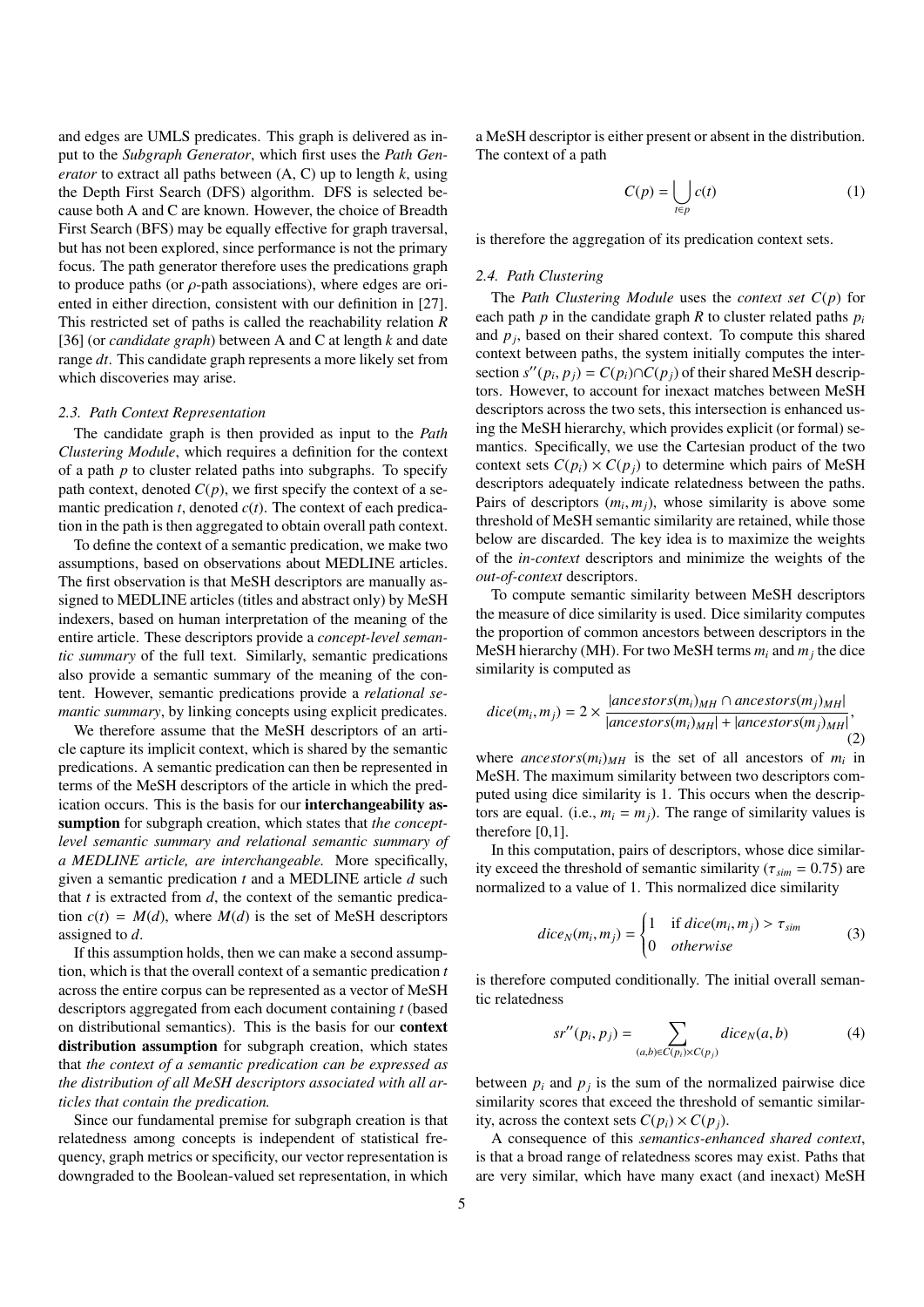descriptors in common will have very scores, while others may have low scores. To dampen the major differences in similarity scores of different path pairs, we apply a log reduction on the normalized dice similarity scores. This is achieved by first computing the relatedness score between a given MeSH descriptor *a* in context set  $C(p_i)$  against the entire set of descriptors in the context set  $C(p_i)$ . This computation yields the similarity score

$$
sim'(a, C(p_j)) = \sum_{b \in C(p_j)} dice_N(a, b).
$$
 (5)

The log reduction

$$
sr_L''(p_i, p_j) = \sum_{a \in C(p_i)} \log (1 + sim'(a, C(p_j))) \tag{6}
$$

is then applied to  $\sin'(a, C(p_j))$ , and the overall semantic relat-<br>edness  $\sin'(a, p_i)$  between the two paths is the aggregate of the edness  $sr''(p_i, p_j)$  between the two paths is the aggregate of the log-reduced scores for each descriptor in  $C(n)$  and the entire log-reduced scores for each descriptor in  $C(p_i)$  and the entire set in  $C(p_i)$ . This metric is the basis for finding and elucidating complex associations among concepts, along multiple thematic dimensions, based on implicit and explicit context, alluded to by Gordon and Dumais in [2].

In the next step the hierarchical agglomerative clustering (HAC) algorithm is used to create subgraphs by clustering related paths. In the bucket population step, the algorithm initializes  $|R|$  buckets, one for each path in the candidate graph. For a given path, the relatedness score is computed for each of the remaining  $|R| - 1$  paths. If two paths are sufficiently related, they must be placed in the same cluster. To achieve this, a method to automatically determine the threshold for path relatedness denoted  $\tau_{rel}$ , is required.

To obtain the threshold for path relatedness the distribution of path relatedness scores between all pairs of paths in the candidate graph is pre-computed (i.e., (|*R*|× |*R*−1|)/2 scores). Figure 4 shows the distribution of relatedness scores for three experiments in the initial stages of our research. Each distribution approximates to a Gaussian (or normal) distribution.

Table 1: Threshold Comparisons

| Scenario           | <b>Path Relatedness Scores</b> | Max    |             |      |
|--------------------|--------------------------------|--------|-------------|------|
|                    | 2 Std. Dev                     | Manual | 3 Std. Dev. |      |
| Raynaud-Fish Oil   | 2.68                           | 3.0    | 3.04        | 3.38 |
| Testosterone-Sleep | 3.35                           | 3.5    | 3.83        | 6.22 |
| DEHP-Sepsis        | 3.94                           | 4.0    | 4.53        | 4.84 |

In statistics, the first standard deviation ( $-\sigma$ , + $\sigma$ ) from the mean of a Gaussian distribution corresponds to the point of inflection. This point likely indicates a shift in a trend or phenomenon. When the manually determined thresholds for path relatedness for the same three experiments were compared to the  $\sigma$ ,  $2\sigma$  and  $3\sigma$  of the Gaussian distribution, it was observed that the manual thresholds were consistently between the  $2\sigma$ and  $3\sigma$ , as shown in Table 1. The second deviation from the mean of the Gaussian distribution ( $\tau_{rel} = 2\sigma$ ) was therefore selected as the path relatedness threshold for clustering. During clustering, all pairs of paths with relatedness scores above

this automatically determined threshold were added to the same cluster.

In the next phase of HAC (bucket merging), buckets that contain multiple paths are merged if their *inter-cluster similarity* exceeds the threshold for path relatedness. That is, for each pair of paths  $(p_i, p_j)$  across a pair of buckets  $B_a$  and  $B_b$ , the inter-cluster similarity inter-cluster similarity

$$
sim_{inter}(B_a, B_b) = \frac{\sum\limits_{(p_i, p_j) \in B_a \times B_b} sr_L''(p_i, p_j)}{|B_a| \cdot |B_b|},\tag{7}
$$

was computed as the sum of the semantic relatedness scores, normalized by the sizes of the two buckets. The clustering algorithm terminated when the number of clusters between successive iterations remained unchanged.

#### *2.5. Subgraph Ranking*

The generated subgraphs are then ranked. Subgraphs containing more than one path are ranked in descending order, based on their *intra-cluster similarity*, which measures the compactness of the cluster. To compute this measure

$$
sim_{intra}(B) = \frac{2 \cdot \sum_{p_i, p_j \in B, p_i \neq p_j} sr_L''(p_i, p_j)}{|B| \cdot (|B| - 1)},
$$
 (8)

the aggregate of the relatedness score for each pair of paths  $(p_i \neq p_i)$  in a given cluster *B* is obtained and then normalized.

Singleton clusters consisting of only one path were ranked in ascending order using the measure of association rarity. That is, given a path  $p_i$ , an association  $A(p_i)$ , derived of the path, is the set of unique concepts in the path. Association rarity is the number of MEDLINE articles  $f(A(p_i))$  that contain only the concepts in the path. For singleton paths, bucket rarity

$$
r(B) = \frac{\sum_{p_i \in B} f(A(p_i))}{|B|} \tag{9}
$$

is the same as association rarity, since  $B = \{p_i\}.$ 

The ranked list of clusters is rendered to the user for inspection in the *Discovery Browsing Interface*. This interface is available for review online (live tool – http: //knoesis-hpco.cs.wright.edu/obvio/, video demo – http://bit.ly/obviodemo). Concepts are color-coded based on semantic groups obtained from the BKR, while predicates are color-coded based on a locally developed coding scheme, since none exists for predicates in the BKR.

Using this approach, 8 out of 9 existing scientific discoveries were recovered. These well-known discoveries are: 1) *Raynaud - Fish Oil* (1986) [29], 2) *Magnesium - Migraine* (1988) [30], 3) *Somatomedin C - Arginine* (1990) [31], 4) *Indomethacin - Alzheimer's Disease* (1996) [32], 5) *Estrogen - Alzheimer's Disease* (1996) [33] 6) *Calcium-Independent Phospholipase A2 - Schizophrenia* (1998) [34], 7) *Chlorpromazine - Cardiac Hypertrophy* (2004) [14], 8) *Testosterone - Sleep* (2012) [22] and 9) *Diethylhexyl (DEHP) - Sepsis* (2013) [28]. In the next section the application of this approach for the rediscoveries is discussed.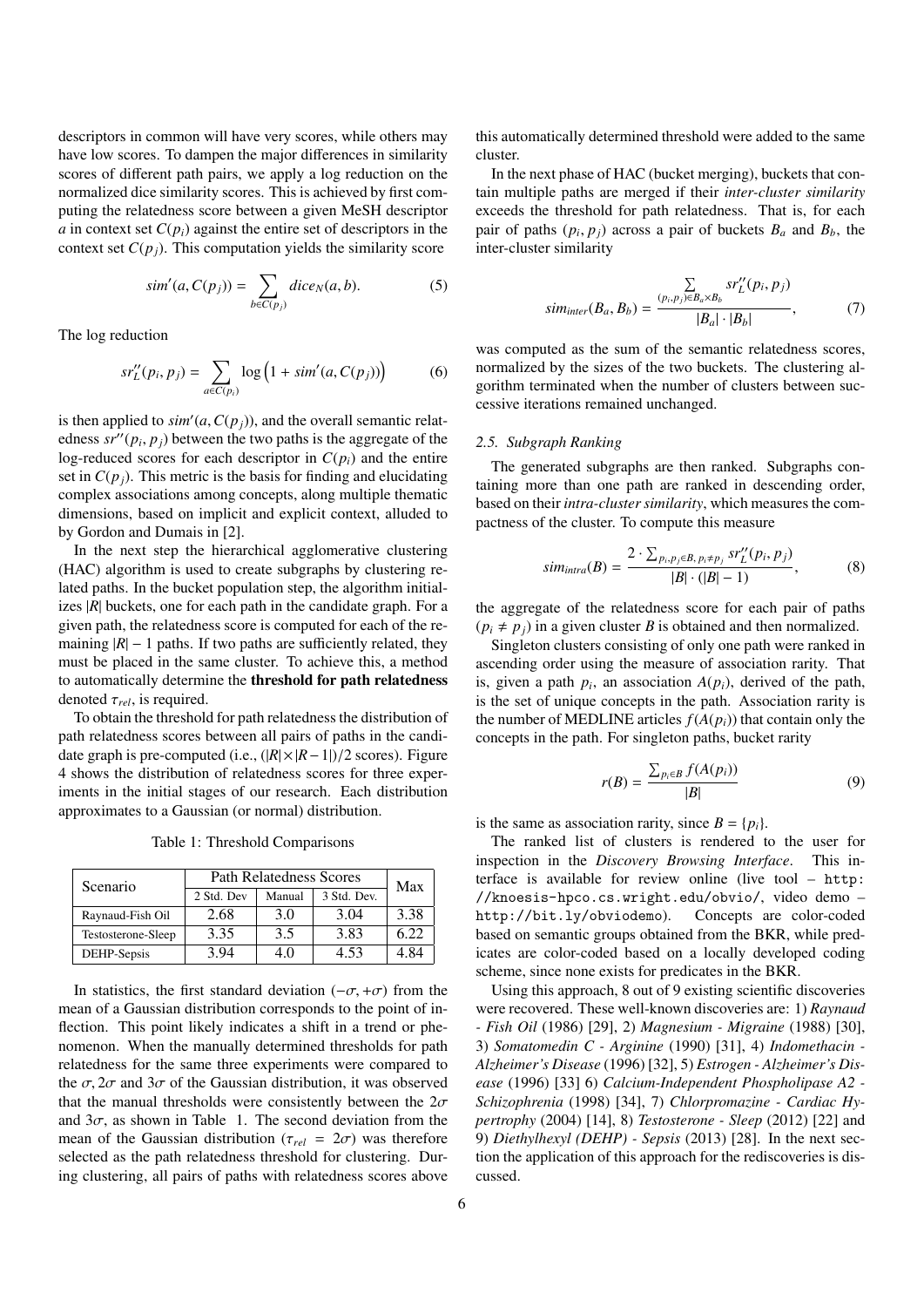

Figure 4: Gaussian Distribution of Path Relatedness scores for three rediscovery scenarios

#### 3. Experimental Results

Given the absence of a gold standard dataset in LBD research, knowledge rediscovery is considered a *de facto* standard for evaluating LBD systems. To assess the effectiveness of the context-driven subgraph method, both an evidence-based evaluation and a statistical evaluation were conducted, based on nine existing scientific discoveries. The evidence-based evaluation qualitatively determines the extent to which our approach is capable of rediscovering the known knowledge, while the statistical evaluation is intended to measure the likelihood that a domain expert might be motivated to explore an arbitrary subgraph generated by the system. Specifically, it measures the interestingness of a subgraph, by quantifying the rarity of associations in the subgraphs in MEDLINE. Associations that have never been mentioned in any MEDLINE article are considered most interesting and are called *zero-rarity associations (ZR)*. The obvious caveat is that rare associations are not necessarily all interesting. The next section discusses the evidence-based evaluation.

#### *3.1. Evidence-Based Evaluation*

The first aspect of the evidence-based evaluation reports on the number of intermediates from a discovery that could be retrieved by our system. The second aspect substantiates the meaning of each association using evidence from the literature. Such evidence can be derived first using the predicates of the semantic predications in the subgraph. However, when this is insufficient or contradictory, evidence is obtained using the provenance of the predications in MEDLINE. Additionally, queries can be composed and executed in PubMed to explore inferred associations, not explicitly stated in the subgraphs, as commonly practiced.

For each rediscovery scenario, no concept filters were specified, to exclude concepts based on semantic types or groups. A generic predicate filter, called the STRICT filter was applied uniformly by the system (not the user), across some experiments,

to exclude less informative UMLS predicates, such as ASSOCI-ATED WITH, INTERACTS WITH and AFFECTS. This limited degree of manual filtering is the extent of *a priori* knowledge required for subgraph generation in the system. Also, in the following tables, the letter *Y* (for yes) is used to indicate that the status *S* of an intermediate as 'found directly in a subgraph at position  $P$  in the list of subgraphs. The symbol  $Y^*$  indicates that an intermediate was found through discovery browsing.

Due to space limitations, only three experiments are discussed in detail: 1) *Raynaud - Fish Oil*, 2) *Magnesium - Migraine* and 3) *Somatomedin C - Arginine*. The six remaining experiments are discussed briefly in Section 3.1.4. Further details on each experiment are available in [43] and in the following online supplementary materials: 1) the Obvio wiki page - (http://wiki.knoesis.org/index.php/Obvio, section on Automatic Subgraph Creation), 2) a video demo - http: //bit.ly/obviodemo and 3) a beta-version of the Obvio web application - http://knoesis-hpco.cs.wright.edu/ obvio/. The next section discusses the application of our approach to rediscover the Raynaud - Fish Oil rediscovery.

#### *3.1.1. Raynaud Syndrome – Dietary Fish Oils*

In November 1985, American Information Scientist *Don R. Swanson (1924 – 2012)* explored the research question of the role of *Dietary Fish Oils* (from salmon, mackerel, albacore, etc.) in *Raynaud Syndrome*. Through the methods described in [29], Swanson discovered that *"dietary fish oil might ameliorate or prevent Raynaud's syndrome."* This is because *Dietary Fish Oils*: 1) inhibit *Platelet Aggregation*, 2) increase the flow of blood (by reducing *Blood Viscosity*) and 3) also have a regulatory effect on the smooth muscle (thereby preventing *Vasoconstriction* and stimulating *Vasodilation*). Each of these concepts is causally implicated in *Raynaud*.

We seeded our algorithm with three concepts as sources: 1) *Fish Oils (C0016157), 2) Fish oil - dietary (C0556145)* and 3) *Eicosapentaenoic Acid (C0000545)* and two concepts as targets: 1) *Raynaud Disease (C0034734)* and 2) *Raynaud Phe-*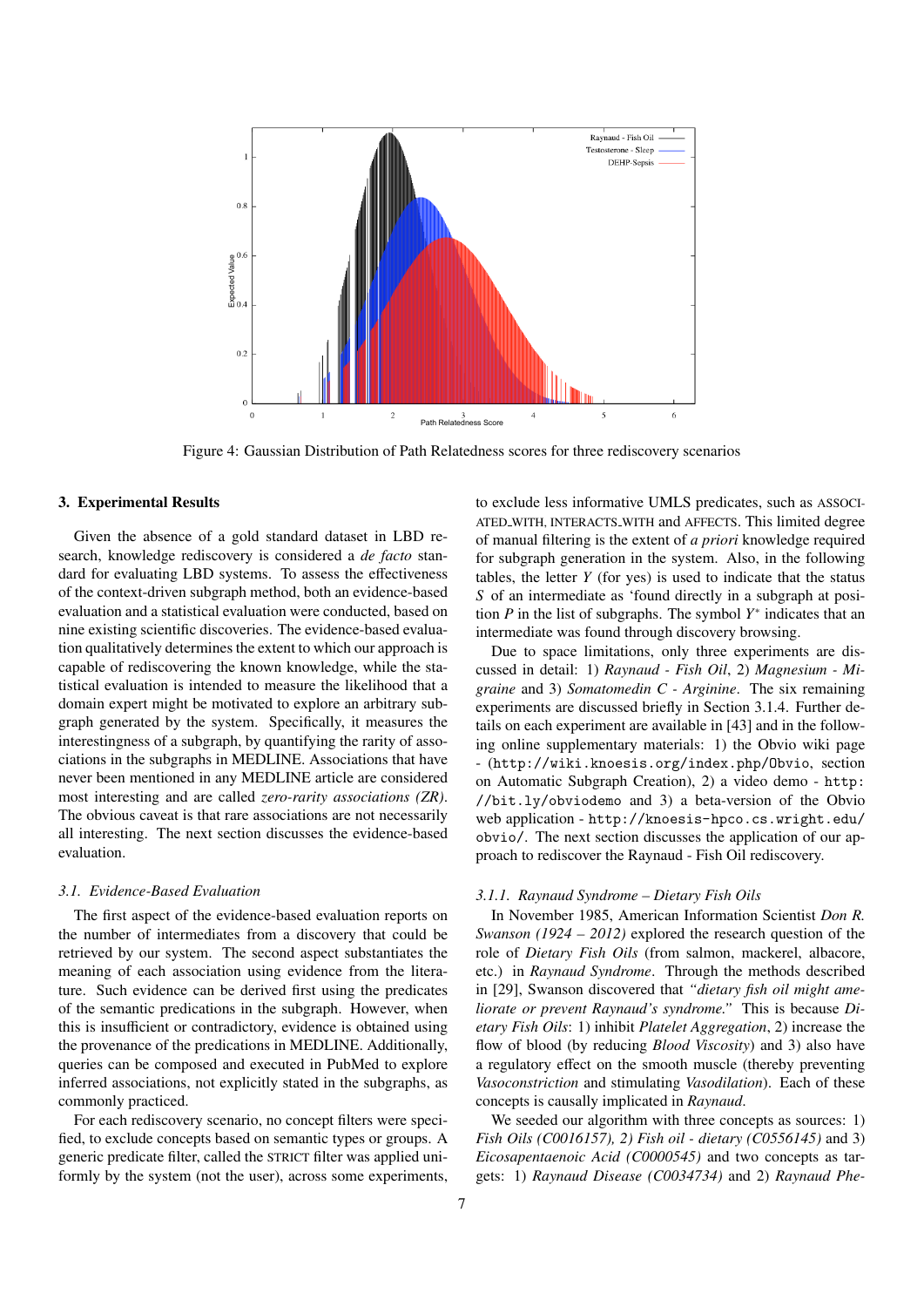*nomenon (C0034735)*. The corpus consisted of the relevant 61 full text articles discussed by Swanson [29] in the pre-November 1985 period. There were only 4 articles from the *Dietary Fish Oil* set, which were in the *Raynaud* set. The path length was set to 3 and no predicate filter was specified. These choices are consistent with the choices in our earlier experiments in [27], in which we rediscovered and decomposed this hypothesis by manually constructing the subgraphs, using domain expertise as context.



Figure 5: Subgraph1 ( $k = 3, 3\sigma$ ) on Eicosapentaenoic Acid, Platelet Aggregation and Raynaud Syndrome

The algorithm terminated in less than 5 minutes, producing 4 subgraphs (and 134 singletons) at  $2\sigma$  and one subgraph (and 164 singletons) at  $3\sigma$ . There were 1035 unique concepts and 4143 unique predications in the predications graph and the candidate graph contained 171 paths of length 3. Figure 5 shows that at  $3\sigma$ , subgraph1 directly contains the intermediate *Platelet Aggregation*, which many rediscovery approaches consider sufficient to constitute a rediscovery. However, to better substantiate the association, we utilize the predicates in the subgraph, together with the provenance of the predications in MEDLINE, along with traditional PubMed search, to provide evidence.

The predication, which states that *[Eicosapentaenoic Acid CONVERTS TO Prostaglandins]* was extracted from the following corroborating sentence, in the full text of the following article [PMID6827988] by Harris et. al. The authors state that the "*recent discovery that the prostaglandins derived from eicosapentaenoic acid have biological e*ff*ects di*ff*erent than those derived from arachidonic acid (C20:4w6) has generated further interest in fish oils.*" Two of the other 61 articles [PMID6321621, PMID6314583] contained this predication. Harris also refers to the 1979 article [PMID218223] by Needleman et. al., which suggests further that *[Eicosapentaenoic Acid CONVERTS TO Prostaglandin* (*PGI*3)*]* in its metabolic pathway. And the full text of 1985 article [PMID2997286] by von Schaky et. al. confirms that *Eicosapentaenoic Acid* produces *Prostaglandin* (*PGI*3) and *Epoprostenol (Prostacyclin* (*PGI*2)*)*. von Schaky notes that *"dietary EPA is transformed in vivo in humans into prostaglandins I*3*, which is as active . . . as the vasodilatory and antiaggregatory prostaglandin I*2*."*

The subgraph also contains the predication, which states that *[Eicosapentaenoic Acid DISRUPTS Platelet Aggregation]*. This predication was extracted from the full text of the article [PMID6320840] by Saynor et. al., who refers to the *"Mecha-* *nisms underlying the inhibition of platelet aggregation by eicosapentaenoic acid and its metabolites."* The predication *[Alprostadil DISRUPTS Platelet Aggregation]* was extracted from the full text of the article [PMID6302714] by Dyerberg et. al., who pointed out that another author<sup>7</sup> *"was the first to show that [Prostaglandin E1] PGE*<sup>1</sup> *inhibited platelet aggregation."* The previously article by von Schaky also alludes to this possibility.

Conversely, the predication *[Epoprostenol TREATS Raynaud's Phenomenon]* was correctly extracted from two articles; by Dowd et. al. [PMID7037038], who discusses *"Treatment of Raynaud's phenomenon by intravenous infusion of prostacyclin* (*PGI*2)*"* and by Belch et. al. [PMID3883365], who discusses *"Increased prostacyclin metabolites and decreased red cell deformability in patients with systemic sclerosis and Raynauds syndrome."* Since both *Alprostadil* (*PGE*1) and *Epoprostenol* (*PGI*2) are synthetic forms of *Prostaglandins*, it is plausible that both *Alprostadil* and *Epoprostenol* actually treat *Raynaud's Syndrome* by disrupting *Platelet Aggregation*. Indeed, the 1982 article [PMID6890719] by Pardy et. al., obtained through a date-restricted MEDLINE query<sup>8</sup>, confirms that *Alprostadil* (*PGE*1) treats *Raynaud Phenomenon*, instead of the weaker *IN-TERACTS WITH* relationship, present in the subgraph. The role of *Platelet Aggregation* in causing *Raynaud*, which is inferred and not explicit in the subgraph, is easily confirmed using another MEDLINE query (*Platelet Aggregation AND Raynaud AND 1865:1985*/*11[DP]*), which yields the 1985 article [PMID3985417] by Soro et. al.

This subgraph together with discovery browsing suggest a richer relationship among *Eicosapentaenoic Acid*, *Platelet Aggregation* and *Raynaud Syndrome* than would be provided by their co-occurrence. Rather, it appears that one mechanism by which *[Eicosapentaenoic Acid TREATS Raynaud Syndrome]* is by stimulating a series of *Prostaglandins* (namely, *Prostaglandin I3* (*PGI*3)*, Prostaglandin E1*(*PGE*1) and *Prostacyclin* (*PGI*2)), which actually disrupt *Platelet Aggregation*.

An important observation is that the subgraph contains contradicting semantic predications. For example, the two predications *[Eicosapentaenoic Acid CONVERTS TO Prostaglandins]* and *[Eicosapentaenoic Acid INHIBITS Prostaglandins]* are opposing. The full text of the article [PMID6827988] by Harris et. al., from which the predication *[Eicosapentaenoic Acid CON-VERTS TO Prostaglandins]* was extracted supports its claim. However, the full text of the lone article [PMID6301111] by Moncada from which the predication *[Eicosapentaenoic Acid INHIBITS Prostaglandins]* was extracted states that *"It is clear, therefore, that both prostaglandin dependent and independent pathways of platelet aggregation are inhibited by EPA in vitro."* This is an incorrect extraction from SemRep. The author is noting that *[Eicosapentaenoic Acid INHIBITS Platelet Aggregation]*, not *Prostaglandins* as the predication suggests. It is important to note that resolution of such discrepancies is part

 $7$ Kloeze, J. Prostaglandins, Proceedings of the 2nd Nobel Symposium, pp. 241-252 (BERTSTR(iM, S. and SAMUELSON, B., eds.) Almqvist and Wiksell, Stockholm, 1967.

<sup>8</sup>*Query: Alprostadil AND Raynaud AND 1865:1985*/*11[DP]* . Confirmed in search result #12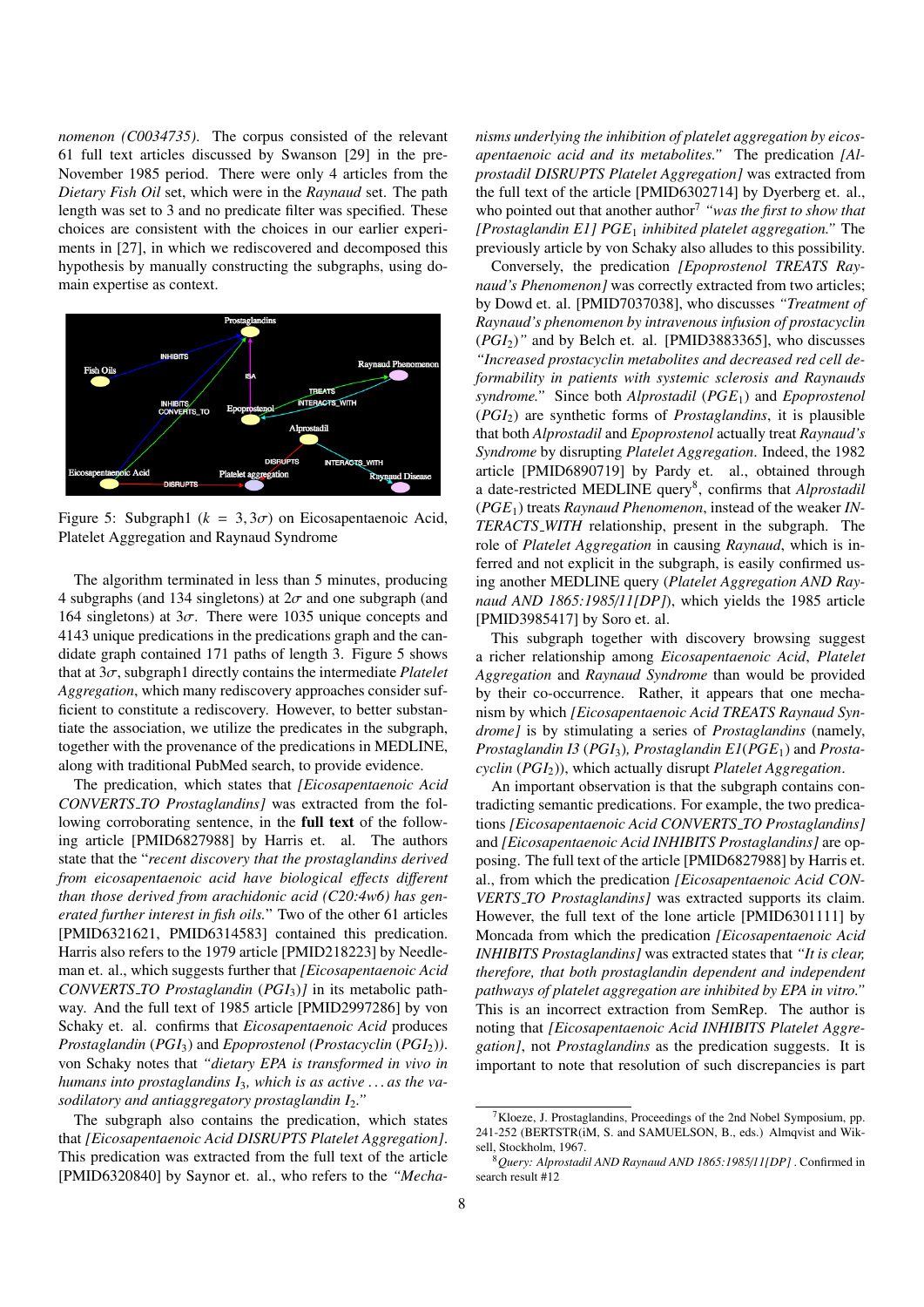of the discovery browsing process, which requires adjudication by domain experts. We provide the infrastructure for achieving this through provenance.

The second intermediate *Blood Viscosity*, was found in the list of *zero-rarity* singletons (result #15 in Table 2). The actual singleton, which states that *[Eicosapentaenoic Acid DIS-RUPTS Blood Viscosity], [Ketanserin DISRUPTS Blood Viscosity], [Ketanserin TREATS Raynaud Disease]*, suggests a causal relationship between *Blood Viscosity* and *Raynaud Syndrome*. This inferred relation that *[Blood Viscosity CAUSES Raynaud Syndrome]* is confirmed in the 1984 article [PMID6707529] by Larcan et. al through a MEDLINE search. The statement *[Ketanserin DISRUPTS Blood Viscosity]*is verified in the following articles [PMID401574], [PMID6303363] and [PMID2412054]. Likewise, the predication *[Ketanserin TREATS Raynaud Disease]* can be verified in the article [PMID6432198] by Roald et. al. and also [PMID6209510] by Bounameaux et. al.

Table 2 shows the number of intermediates rediscovered for this experiment compared with 4 other approaches. The intermediate *Vascular Reactivity* (in reference to *Vasoconstriction*) was not found explicitly by our approach (although can be inferred from the article [PMID2997286] by von Schacky et. al.). This is not completely unexpected, since it is known from our reports in [27] that SemRep interprets *"Vascular"* and *"Reactivity"* as separate concepts. Hristovski in [17] was also subject to the same limitation.

Srinivasan [7] found all three intermediates in the top 2 of the top 30. However, note that Srinivasan's approach relies on *a priori* knowledge of the semantic types of the intermediates for filtering and is manually intensive. Additionally, that approach does not create complex subgraphs, nor does it provide evidence for the meaning of associations using predicates. Hristovski et. a.l. [17] and Weeber et. al. [4] also require considerable domain expertise, particularly for specification of *a priori* relations (i.e., semantic types and discovery patterns). Gordon and Lindsay [6] find intermediates but make no attempt to elucidate the meaning of associations.



Figure 6: Subgraph1 ( $k = 3, 2\sigma$ ) on Dietary Fish Oils - Raynaud Syndrome (Blood Platelets/Prostaglandins)

To illustrate that our subgraphs capture different thematic dimensions of association between two concepts, consider the four subgraphs at  $2\sigma$ . Subgraph1 in Figure 6a is similar to subgraph1 (at  $3\sigma$ ) except that it includes the three additional intermediates, *TIMP1, TIMP1 protein, human* and *Thromboembolism*. This is naturally due to a lower threshold for path relatedness. By inspection, this subgraph elucidates the as-

sociation between *Dietary Fish Oils* and *Raynaud Syndrome* through *Blood Platelets*/*Prostaglandins*, similar to the previous subgraph.



Figure 7: Subgraph2 ( $k = 3, 2\sigma$ ) on Dietary Fish Oils - Raynaud Syndrome (Pharmaceuticals)

Subgraph2 (shown in Figure 7) associates *Dietary Fish Oils* and *Raynaud Syndrome* from the perspective of *Pharmaceuticals*, including *Nifedipine*, *Pentifylline*, *Thyrocalcitonin*, and *Trinitrin* detailed especially in the article [PMID6352267] by Kahan et. al., from which the predication *[Nifedipine TREATS Raynaud Phenomenon]* was extracted. *Epoprostenol* is the synthetic form of *Prostacyclin* (*PGI*<sub>2</sub>).



Figure 8: Subgraph3 ( $k = 3, 2\sigma$ ) on Dietary Fish Oils - Raynaud Syndrome (Lipids/Fatty Acids)

Subgraph3 in Figure 8 discusses the role of various Fatty Acids, which associate *TIMP1, Epoprostenol, Efamol* and *Evening Primrose* (see [PMID4082084, PMID6318123, PMID6321621]).



Figure 9: Subgraph4 ( $k = 3, 2\sigma$ ) on Eicosapentaenoic Acid, Platelet Aggregation and Raynaud Syndrome (Blood Platelets)

Subgraph4 in Figure 9, which focuses more on *Cellular Activity* at the level of *Blood Platelets* involving *Thromboembolism*, is subsumed by subgraph1. Currently, subgraph subsumption has not been addressed in this work and remains a system limitation, discussed in Section 4. In the next section, the *Migraine - Migraine* experiment is discussed.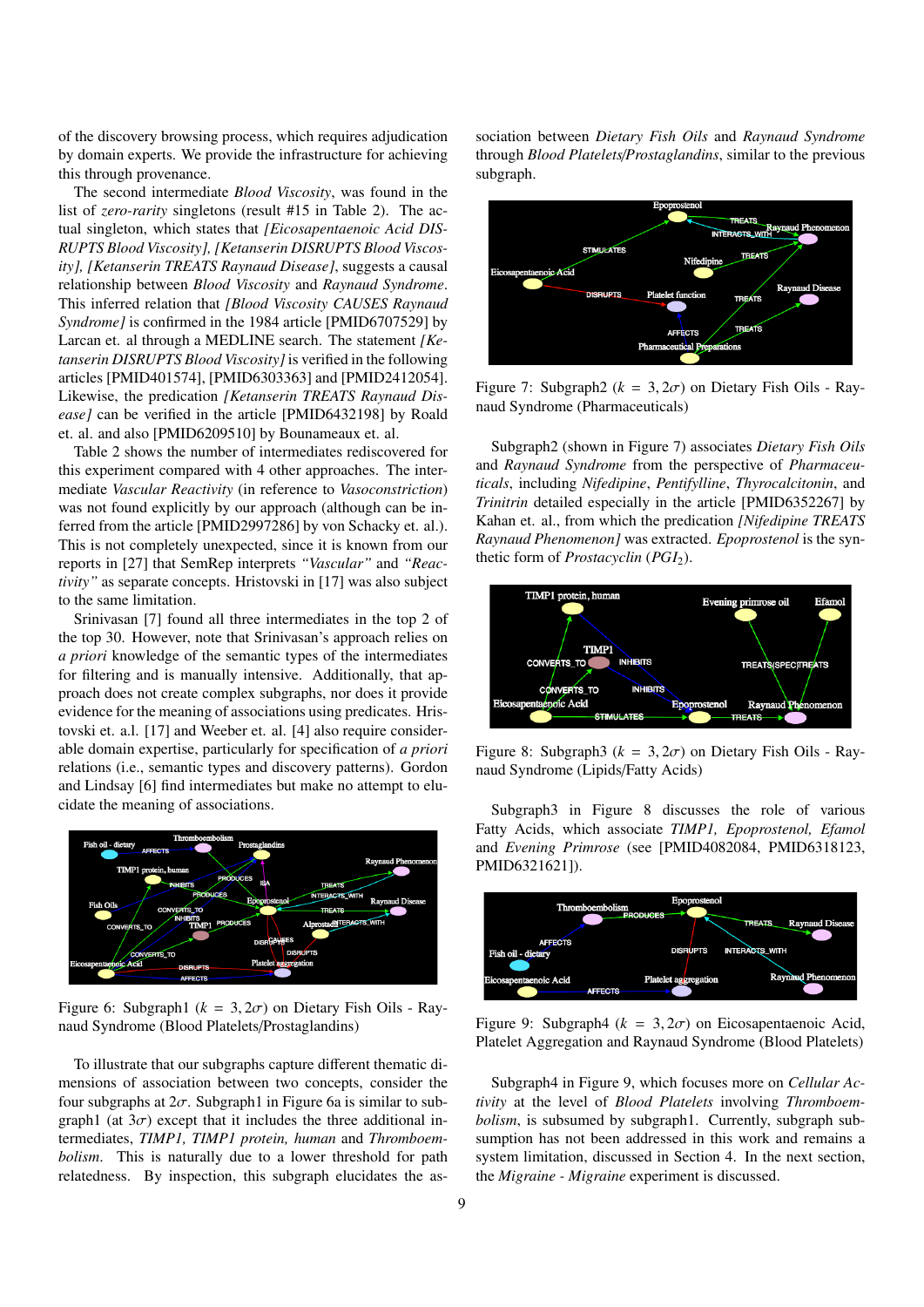| <b>Scenario</b>                         | Intermediate(s)        | <b>Cameron</b>           |         | Srinivasan [7] |  | Weeber [4]   |                          | Gordon [3]   |    | Hristovski [17]          |   |
|-----------------------------------------|------------------------|--------------------------|---------|----------------|--|--------------|--------------------------|--------------|----|--------------------------|---|
|                                         |                        | N.                       |         | C<br>w         |  | ົ<br>τJ      |                          | C<br>υ       |    | N                        |   |
| Raynaud Syndrome - Dietary<br>Fish Oils | <b>Blood Viscosity</b> | $V*$                     | $ZR-15$ | $\mathbf{v}$   |  | $\mathbf{v}$ | $\overline{\phantom{a}}$ | $\mathbf{v}$ |    | $\mathbf{v}$             |   |
|                                         | Platelet Aggregation   | v                        |         | $\mathbf{v}$   |  | $\mathbf{v}$ | -                        | $\mathbf{v}$ |    | $\mathbf{v}$             |   |
|                                         | Vascular Reactivity    | $\overline{\phantom{a}}$ |         | $\mathbf{v}$   |  | v            | -                        | $\mathbf{v}$ | 19 | $\overline{\phantom{a}}$ | - |

Table 2: Comparison of rediscoveries with other approaches for Raynaud Syndrome - Dietary Fish Oils

#### *3.1.2. Magnesium – Migraine*

In August 1987, Swanson explored the research question of the role of *Magnesium* in *Migraine Disorder*. Through the methods described in [30] he discovered 11 neglected connections between *Magnesium* and *Migraine*. He found that *Magnesium* deficiency might exacerbate *Migraine* due to complications involving *Stress (Type A personality), Spreading Cortical Depression, Epilepsy, Platelet Aggregation, Serotonin, Substance P, Inflammation, Vasoconstriction, Prostaglandin* formation and *Hypoxia*. Also, as a natural calcium channel blocker, *Magnesium* may further prevent *Migraine* attacks.

We seeded our algorithm with *Magnesium (C0024467)* as the source and *Migraine Disorders (C0149931)* as the target. The path length was 2 and no predicate filter was used, to be more consistent with the discovery. The corpus consisted of more than 47,000 articles from the pre-August 1987 period (i.e., 41,507 abstracts on *Magnesium* and 6,171 on *Migraine*, 7 overlapping). There were 14697 unique concepts, 73,960 predications in the predications graph and 256 distinct paths of length 2 in the candidate graph. The algorithm terminated in less than one hour, producing 25 subgraphs (and 151 singletons) at  $2\sigma$ and 6 subgraphs (and 231 singletons) at  $3\sigma$ .



Figure 10: Subgraph1 ( $k = 2, 2\sigma$ ) Magnesium - Migraine

It was known from the 1973 article [PMID4725298] by Vosgeru (one of the 7 overlapping) that *Magnesium Glutamate* was used to treat *Migraine*. Figure 10 shows that the intermediate Serotonin was found in subgraph1 at  $2\sigma$ . The lone article [PMID3629724] by Pertseva et. al. from which the predication *[Magnesium INTERACTS WITH Serotonin]* was extracted, is inconclusive. According to Swanson this association should be that *[Magnesium INHIBITS Serotonin]*. The article [PMID3512233] by Houston et. al. from which the predication *[Serotonin CAUSES Migraine]* was extracted (among three others), suggests that elevated levels of *Serotonin* can induce *Vasoconstriction*, which causes *Migraine*. Houston explicitly states that *"much evidence has implicated serotonin (5-* *hydroxytryptamine) in the pathogenesis of migraine."* The article further notes that *Serotonin* is released from *Platelet Aggregation* and might reach sufficient levels to exacerbate *Migraine*, as noted by Swanson. The 1987 article [PMID2440758] by Briel et. al. (through a MEDLINE search) confirms that *Magnesium* inhibits *Platelet Aggregation*. It follows that elevated *Magnesium* levels may inhibit both *Serotonin* and *Platelet Aggregation*, and so treat *Migraine*.



Figure 11: Subgraph4 ( $k = 2, 2\sigma$ ) Magnesium - Migraine

Figure 11 shows subgraph4, which contains the intermediate *Prostaglandins* between *Magnesium* and *Migraine*. The lone article [PMID3871957] by Friedlander et. al. from which the predication *[Prostaglandins INTERACTS WITH Magnesium]* was extracted, suggests a decrease in prostaglandin synthesis is accompanied by lower levels of magnesium (and calcium). This is based on the title: *"Decreased calcium and magnesium urinary excretion during prostaglandin synthesis inhibition in the rat"* as noted by Swanson. The 1986 article [PMID3016750] by Nigam et. al. confirms that *[Magnesium STIMULATES Prostaglandins]* as suggested by Swanson. The article [PMID89390] by Hakkarainen et. al. from which the predication *[Prostaglandins ASSOCIATED WITH Migraine Disorders]* was extracted (among only three others) states that *"Tolfenamic acid (a potent inhibitor of prostaglandin biosynthesis) was e*ff*ective in treating acute migraine attacks."* The specific role of *Prostaglandins* in *Migraine* was unclear however, even after discovery browsing. Swanson suggested that *[Prostaglandins INHIBITS Migraine]*.

Figure 12 shows that the intermediate *Vascular Disease* was found explicitly in subgraph9. The title of the article [PMID4260015] by Wustenberg et. al. from which the predication *[Magnesium ASSOCIATED WITH Vascular Disease]* was extracted, suggests a role for magnesium in vascular reactivity. The title of the article reads in part, *". . . Findings in magnesium metabolism in vascular diseases."* Similar to the predi-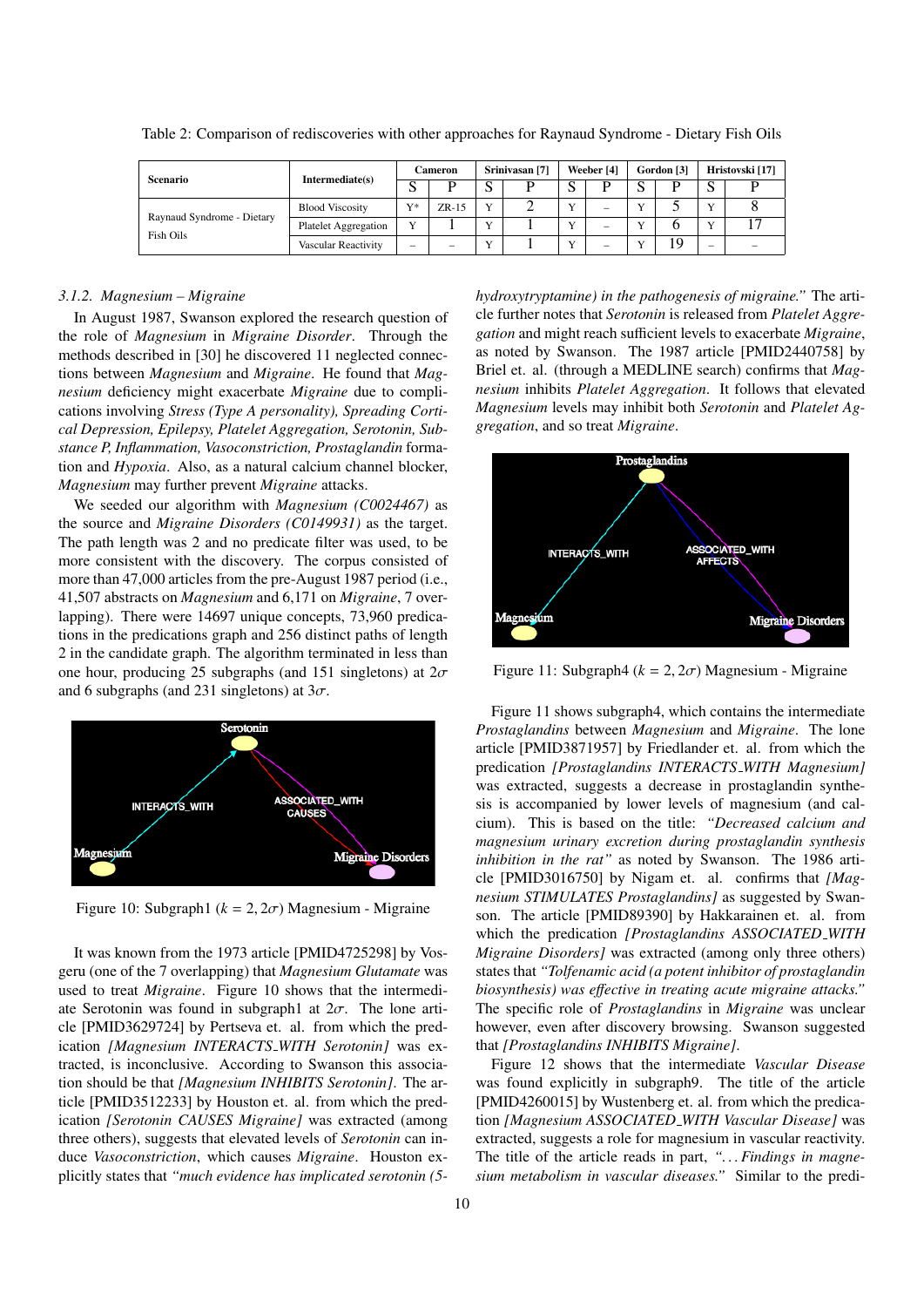| Scenario             |                            | <b>Cameron</b> |                          | Srinivasan <sup>[7]</sup> |                | Weeber [4] |                          | <b>Blake</b> [37] |     | Gordon [3]               |    |
|----------------------|----------------------------|----------------|--------------------------|---------------------------|----------------|------------|--------------------------|-------------------|-----|--------------------------|----|
|                      | Intermediate(s)            | S              | P                        | S                         | P              | S          | P                        | S                 | P   | S                        | P  |
|                      | Calcium Channel Blockers   | Y              | 22                       | Y                         | 3              | Y          | -                        | Y                 | 10  | Y                        |    |
|                      | Epilepsy                   | $Y^*$          | 9                        | -                         | -              | Y          | $\overline{\phantom{0}}$ | Y                 | 8   | Y                        | 3  |
|                      | Hypoxia                    | -              | -                        | Y                         | 5              | -          | -                        | Y                 | 6   | Y                        | 77 |
|                      | Inflammation               | $Y^*$          | $ZR-3$                   | Y                         | $\overline{2}$ | Y          | -                        | Y                 | 170 | Y                        | 82 |
|                      | <b>Platelet Activity</b>   | $Y^*$          |                          | Y                         | 2              | Y          |                          | Y                 | 2   | Y                        | 8  |
| Magnesium - Migraine | Prostaglandins             | Y              | $\overline{4}$           | Y                         |                | Y          | -                        | Y                 | 42  | Y                        | 27 |
|                      | Type A Personality         | -              | $\overline{\phantom{0}}$ | Y                         |                | Y          | -                        | Y                 | 23  | $\overline{\phantom{0}}$ |    |
|                      | Serotonin                  | Y              |                          | Y                         |                | Y          | $\overline{\phantom{0}}$ | Y                 | 5   | Y                        |    |
|                      | <b>Cortical Depression</b> | -              |                          | Y                         | 6              | -          |                          | Y                 | 45  | $\overline{\phantom{0}}$ |    |
|                      | Substance P                | -              | -                        | Y                         | 18             | Y          | -                        | Y                 | 38  | Y                        | 23 |
|                      | Vascular mechanisms        | Y              | $\mathbf Q$              | Y                         |                | Y          |                          | Y                 | 46  | Y                        | 16 |

Table 3: Comparison of rediscoveries with other approaches for Magnesium - Migraine



Figure 12: Subgraph9 ( $k = 2, 2\sigma$ ) Magnesium - Migraine

cation with *Serotonin*, it is unclear from this title that *[Magnesium INHIBITS Vasoconstriction]* as noted by Swanson. On the other hand, the article [PMID1153064] by Domzal, from which the predication *[Migraine Disorders ISA Vascular Diseases]* was extracted (among three others), suggests that migraine is also a vascular disorder, although primarily a cerebral disorder. The lone article [PMID3945397] by Coppeto et. al. from which the predication *[Migraine Disorders AFFECTS Vascular Diseases]* was extracted provides more compelling evidence by linking migraine and vascular retinopathy as suggested by Swanson. Coppeto reported that *"two migraineurs su*ff*ered sudden, persisting loss of vision from retinal vascular occlusion."* This effect is consistent with the observation by Houston et. al. from the article [PMID3512233] on *Serotonin* from subgraph1. Salati et. al. in [PMID6225285], from which the predication *[Migraine Disorders ISA Vascular Diseases]* was extracted, noted a dependency among *Migraine, Vascular diseases, Epilepsy* and *Autoscopy* (outer-body hallucination).

The two calcium channel blockers, *Nifedipine* and *Verapamil* were the only intermediates in subgraph22 (not shown). All three articles [PMID2425960, PMID3673084, PMID6539877] confirmed that these calcium channel blockers treat *Migraine* as suggested by Swanson. The article [PMID537283] by Khoda et. al. from which the predication *[Verapamil INTER-ACTS WITH Magnesium]* was extracted suggested that *Magnesium* inhibits *Verapamil* as noted by Swanson.

The intermediate *Hydrocephalus* (accumulation of fluid in

the brain), which leads to *Brain Edema* (referred to as or inflammation by Swanson), was found among the zero-rarity associations (see Table 3). The remaining intermediates *Hypoxia*, *Spreading Cortical Depression*, *Stress (Type A Personality)* and *Substance P* were not found among the subgraphs.

Interestingly, only subgraph22 on the calcium channel blockers was a complex subgraph in which existing knowledge was recovered. While several intermediates related to *Vascular Reactivity*, such as *Vasospasm*, *Vascular Function*, *Vasoconstriction* and *Vascular Disease* exists, their shared context did not meet our threshold for path relatedness and hence they were not grouped into the same cluster. The shortcomings of SemRep in extracting *Vascular Reactivity* may also have been a limiting factor. Still, altogether 10 out of the 25 subgraphs contained complex associations.



Figure 13: Subgraph7 ( $k = 2, 2\sigma$ ) Magnesium - Migraine

Subgraph7 (shown in Figure 13) for example, links *Theophylline* and *Ca*ff*eine*, with *Magnesium* and *Migraine*, which have different semantic types, but belong to the general group of *Stimulants*. Subgraph6 (not shown) associates *Epinephrine* and *Glucose* from the perspective of *Metabolism*. Table 3 shows that ultimately, 7 out of the 11 associations found by Swanson could be found using our approach.

#### *3.1.3. Somatomedin C – Arginine*

In April 1989, Swanson explored the research question of the role of the dietary amino acid *Arginine*, in *Growth* along with the protein *Somatomedin C* (also called *Insulin-Like Growth Factor 1 (IGF1)*). Through the methods discussed in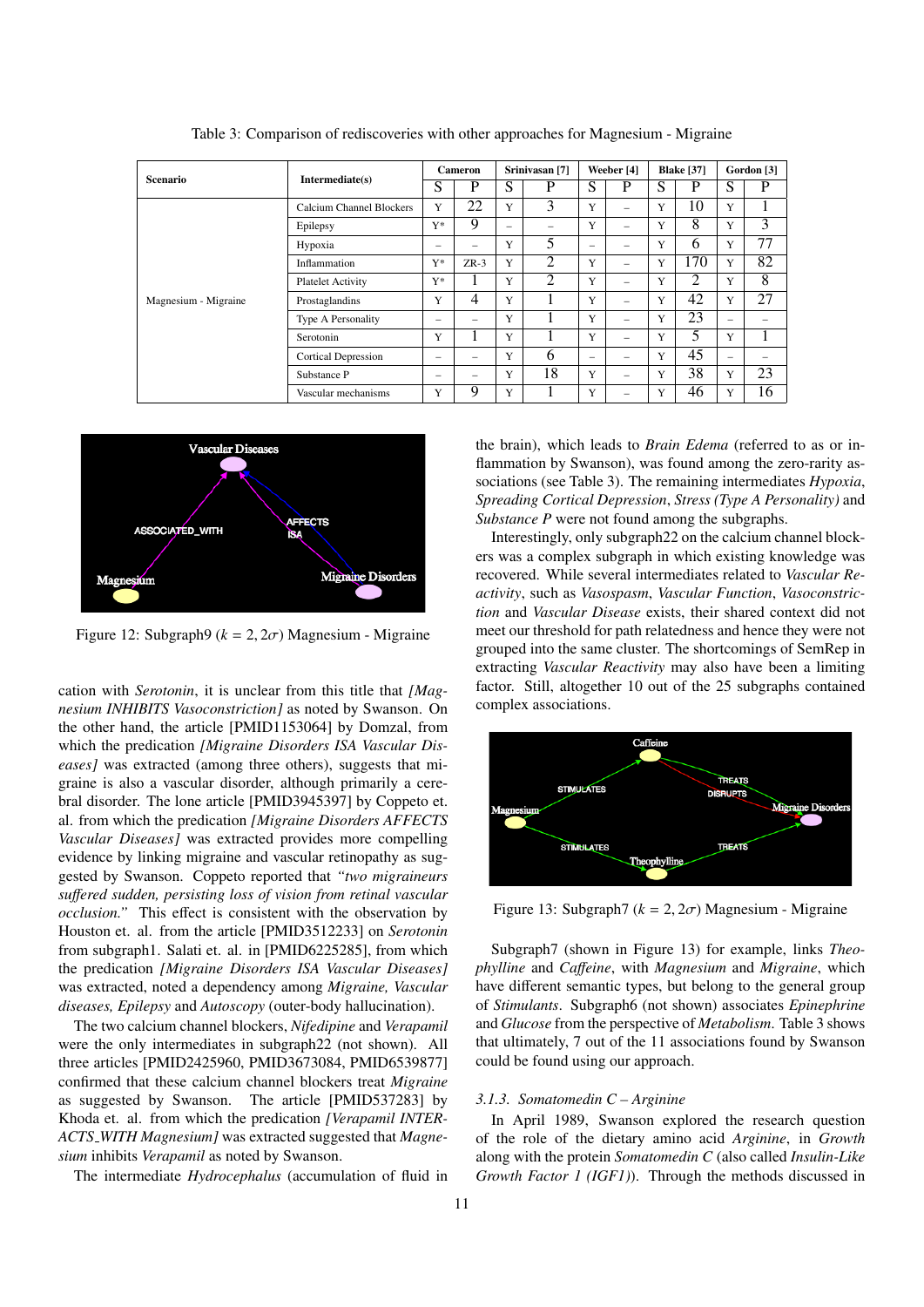[31], Swanson discovered 4 implicit connections between *Somatomedin C* and *Arginine*. He found that *Arginine* intake could: 1) stimulate *Growth* and protein synthesis, 2) promote *Wound Healing* and cell regeneration, 3) facilitate nutritional repletion and overcoming *Malnutrition* and 4) improve *Body Mass* (and Weight), especially in the elderly and debilitated.

We seeded our algorithm with *Somatomedins (C0037657)* and *Insulin-Like Growth Factor I (C0021665)* as the sources, and *Arginine (C0003765)* as the target. The corpus consisted of more than 11,000 articles (819 on *Somatomedins* and 10,698 on *Arginine* (with 53 overlapping), in the pre-April 1989 period. The path length was set to 2, this time with the STRICT predicate filter. There were 5195 concepts and 17,058 predications in the predications graph and 239 distinct paths in the candidate graph. The algorithm terminated in less than one hour producing 10 subgraphs (and 153 singletons) at  $2\sigma$  and 7 subgraphs (and 205 singletons) at  $3\sigma$ .



Figure 14: Subgraph5 ( $k = 2, 3\sigma$ ) Somatomedin C – Arginine

Figure 14 shows the intermediate *Growth Hormone* in subgraph5 at 3σ. The sequence of predications *[Arginine STIM-ULATES Growth Hormone]*, and *[Growth Hormone STIMU-LATES Somatomedins]* is entirely correct and requires no further proof (in terms of rediscovery). Still, for verification, we confirmed in the article [PMID6394628] by Chew et. al. that dietary *Arginine* stimulates the release of *Growth Hormones*. These *Growth Hormones* then stimulate the production of *Somatomedin C (IGF1)*, which leads to cell growth and increased body size and muscle (i.e., protein synthesis), as noted in article [PMID7194347] by Clemmons et. al. The same association is captured in subgraph6 at  $2\sigma$  (not shown).

In subgraph5, several articles from which the seemingly spurious predication *[Arginine TREATS Child]* was extracted, upon investigation, were shown to actually discuss *Glucagon* and *Insulin*. This includes the article [PMID7204541] by Blethen et. al. whose title is *"Plasma somatomedins in children with hyperinsulinism.*" Likewise, the article [PMID6205015] by Binoux et. al. from which the predication *[Arginine TREATS Rattus norvegicus]* was extracted, discusses observations regarding *Insulin-like Growth Factor 1* in the serum of rats. The article [PMID7007553] by Ashby et. al. from which the same predication was extracted, discusses the effects of *Progesterone* and *Insulin* in rats, resulting from *Glucose* and *Arginine* stimulation. Based on these observations, it is reasonable to conclude

that this subgraph captures the shared context of role of *Insulin* in *Somatomedin C* and *Arginine*.

Subgraph7 at  $3\sigma$  (not shown) contains the concept *Growth* as an intermediate instead of *Growth Hormone* (similar to subgraph2 at  $2\sigma$ , also not shown). The sequence of predications *[IGF1 CAUSES Growth]* and *[Growth PRODUCES Somatomedins]*, is interesting because the article [PMID3748655] by van Buul-Offers et. al. from which the predication *[IGF1 CAUSES Growth]* was extracted states that IGF1 *"increases body length and weight, as well as the growth of several organs of Snell dwarf mice,"* which is consistent with Swansons report. The association between *Malnutrition* and *Somatomedin* production was found in the article [PMID7023246] by Mc-Cumbee et. al., from which the predication *[Growth PRO-DUCES Somatomedins]*, was extracted. No obvious association to *Wound Healing* was found using our methods. Table 4 shows that 3 out of 4 intermediates could be found using our approach.

Table 4: Comparison of rediscoveries with other approaches for Somatomedin C - Arginine

| Scenario                 | Intermediate(s) | <b>Cameron</b> |   | Srinivasan <sup>[7]</sup> |  |  |
|--------------------------|-----------------|----------------|---|---------------------------|--|--|
|                          |                 |                |   |                           |  |  |
| Somatomedin C - Arginine | Growth Hormone  | Y              | 5 |                           |  |  |
|                          | Body Weight     | Y*             |   |                           |  |  |
|                          | Malnutrition    | $Y^*$          |   | -                         |  |  |
|                          | Wound healing   |                |   | v                         |  |  |

#### *3.1.4. Remaining Experiments*

This section briefly presents the results for the remaining 6 rediscoveries attempted. Each intermediate marked as rediscovered was found using predicates, provenance and discovery browsing as previously done.

Scenario 4: For the *Indomethacin - Alzheimer's Disease* discovery [32] by Smalheiser and Swanson in 1995, there were 15 subgraphs at  $2\sigma$ . Srinivasan found all 8 intermediates, while we only recovered 6 out of 8 intermediates from subgraphs 2, 3, 4 and 14 (shown in Table 5). Recall that all our subgraphs are all automatically generated.

Table 5: Comparison of rediscoveries with other approaches in the literature for Indomethacin - Alzheimer's Disease

| <b>Scenario</b> |                          |       | Cameron                     | Srinivasan <sup>[7]</sup> |    |  |
|-----------------|--------------------------|-------|-----------------------------|---------------------------|----|--|
|                 | Intermediate(s)          | S     | P                           | S                         | p  |  |
|                 | Acetylcholine            | Y     |                             | Y                         | 2  |  |
|                 | Lipid peroxidation       | $V^*$ | $\mathcal{D}_{\mathcal{L}}$ | Y                         |    |  |
| Indomethacin -  | M2-muscarinic            | -     |                             | Y                         | 3  |  |
| Alzheimer's     | <b>Membrane Fluidity</b> |       |                             | Y                         | 10 |  |
| Disease         | Lymphocytes              | $Y^*$ | 14                          | Y                         |    |  |
|                 | Thyrotropin              | Y     | $ZR-20$                     | Y                         |    |  |
|                 | T-lymphocytes (T-Cells)  | $Y^*$ |                             | Y                         |    |  |

Scenario 5: For *Estrogen - Alzheimer's Disease* [33] by Smalheiser and Swanson in 1995, we found 3 out of 8 interme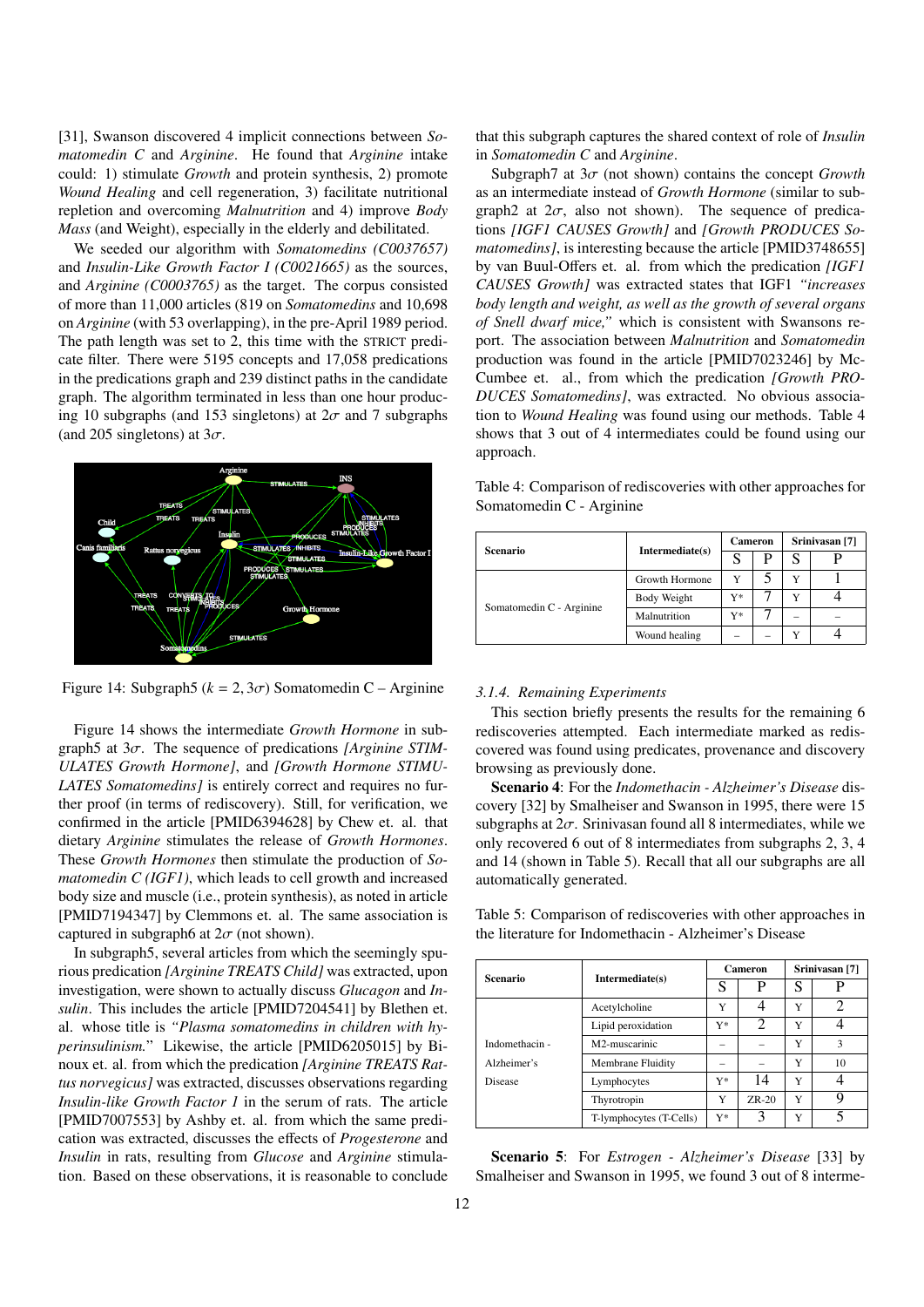Table 6: Comparison of rediscoveries with other approaches in the literature for Estrogen - Alzheimer's Disease

| <b>Scenario</b>                |                       | Cameron |   |
|--------------------------------|-----------------------|---------|---|
|                                | Intermediate(s)       | S       |   |
|                                | Antioxidant activity  | $Y^*$   | 4 |
|                                | Alipoprotein E (ApoE) | Y*      | 3 |
|                                | Calbindin D28k        | Y       | 4 |
| Estrogen - Alzheimer's Disease | Cathepsin D           |         |   |
|                                | Cytochrome C oxidase  |         |   |
|                                | Glutamate             |         |   |
|                                | Receptor Polymorphism |         |   |
|                                | Superoxide Dismutase  |         |   |

diates from 3 subgraphs at  $2\sigma$ , as shown in Table 6. Srinivasan did not attempt this experiment.

Table 7: Comparison of rediscoveries with other approaches in the literature for Calcium-Independent PLA2 - Schizophrenia

| Scenario                                    | Intermediate(s)      | <b>Cameron</b> |   | Srinivasan <sup>[7]</sup> |   |  |
|---------------------------------------------|----------------------|----------------|---|---------------------------|---|--|
|                                             |                      |                | p |                           |   |  |
| Calcium-Independent PLA2 -<br>Schizophrenia | Oxidative stress     | Y*             |   | Y                         |   |  |
|                                             | Selenium             | Y*             |   | -                         | - |  |
|                                             | Vitamin <sub>E</sub> | Y*             | ◠ | -                         | - |  |

Scenario 6: For *Calcium-Independent PLA2 - Schizophrenia* [34] by Smalheiser and Swanson in 1997, our algorithm produced 10 subgraphs at  $2\sigma$ , all of which were singletons. Here, our results are comparable to Srinivasan's, except that we are able to retrieve the article [PMID7782894] by Kuo et. al. deemed crucial to the discovery, through discovery browsing from singleton2. The seemingly innocuous singleton in subgraph2, which states that *[Phospholipase A2 INHIBITS Proteins] [Proteins CAUSES Schizophrenia]* leads to the article [PMID7739414 ] by Berry, from which the predication *[Proteins CAUSES Schizophrenia]* was extracted. The article shows that the specific protein discussed was the *selenium transport protein Selenoprotein P*, as noted by Smalheiser. The article by Kuo is #4 in the search results of a MEDLINE search for *Phospholipase A2 AND Selenium AND 1865:1997[DP]*.

Scenario 7: For *Chlorpromazine - Cardiac Hypertrophy* [14] by Wren et. al. in 2002, there were 14 subgraphs at <sup>2</sup>σ. The intermediate *Isoproterenol* was found in subgraph12 (as shown in Table 8). The article [PMID6165961] by Rossi et. al. from which the predication *[Chlorpromazine IN-HIBITS Isoproterenol]* was extracted, together with the article [PMID203365] by Tsang et. al. from which the predication

Table 8: Comparison of rediscoveries with other approaches in the literature for Chlorpromazine - Cardiac Hypertrophy

| <b>Scenario</b>          | Intermediate(s) | <b>Cameron</b> |  |  |
|--------------------------|-----------------|----------------|--|--|
|                          |                 |                |  |  |
| Chlorpromazine - Cardiac | Calcineurin     |                |  |  |
| Hypertrophy              | Isoproterenol   |                |  |  |

Table 9: Comparison of rediscoveries with other approaches in the literature for Testosterone - Sleep

| Scenario             | Intermediate(s)         |    | <b>Cameron</b> | Goodwin [21] |  |  |
|----------------------|-------------------------|----|----------------|--------------|--|--|
|                      |                         |    |                |              |  |  |
| Testosterone - Sleep | Cortisol/Hydrocortisone | XZ |                |              |  |  |

*[Isoproterenol CAUSES Cardiomegaly]* was extracted, substantiated these predications. Subgraph5 contained the predications *[Chlorpromazine INHIBITS Calcineurin]* extracted from the article [PMID9001710] by Gong et. al. and the predication *[Calcineurin CAUSES Cardiac Hypertrophy]* extracted from several articles, including [PMID9568714, PMID10679475, PMID11248077, PMID11773940, PMID10189350].

Scenario 8: For *Testosterone - Sleep* [22] by Miller and Rindflesch in 2011, which articulates that *"testosterone enhances sleep quality by inhibiting cortisol,"* we found 11 subgraphs at 2σ and 10 subgraphs at 3σ. *Cortisol (or Hydrocortisone*) was found in subgraph7 at  $3\sigma$  and also in subgraph11 at  $2\sigma$ . The article [PMID8548511] by Kern et. al. confirmed that *[Hydrocortisone DISRUPTS Sleep]*, while the crucial article [PMID15841103] by Rubinow et. al., noted by Miller, confirms that *[Testosterone INHIBITS Hydrocortisone]*.

Scenario 9: For *Diethylhexyl Phthalate (DEHP) - Sepsis* [28] by Cairelli and Rindflesch in 2013, which articulates one possible mechanism for the obesity paradox [38], we did not find the intermediate *PParGamma* altogether.

In summary, several approaches succeed in providing automation for finding intermediates. These approaches leverage keyword-based, concept-based relations-based, graph-based and hybrid techniques. Many also provide predicates between concepts, while more recent approaches are able to substantiate intermediates with provenance in MEDLINE. The main innovation of our approach is that we are able to retrieve and substantiate existing discoveries, on different thematic dimensions, using implicit and explicit context as suggested by Gordon and Dumais [2], not frequency, graph metrics or specificity. To the best of our knowledge, an approach that has rediscovered as many intermediates, with such degree of automation and substantiation of the knowledge, has never been developed. In the next section the statistical evaluation is presented.

#### *3.2. Statistical Evaluation*

In the previous section, we showed that our context-driven subgraph method facilitated the rediscovery of 8 existing discoveries with their substantiation in MEDLINE. While these are encouraging results, one might argue that our experiments were biased since we knew the intermediates to be found in the first place. Hence, it was easy to find them in the subgraphs. A more important question is *how interesting are subgraphs in general, such that an arbitrary domain expert might be motivated to explore them altogether?* To address this question, we conducted a statistical evaluation, which uses *association rarity* to compute *interestingness*. If the interestingness score of the subgraphs across an entire experiment is low, then the rediscoveries were fortuitous and the associations that led to the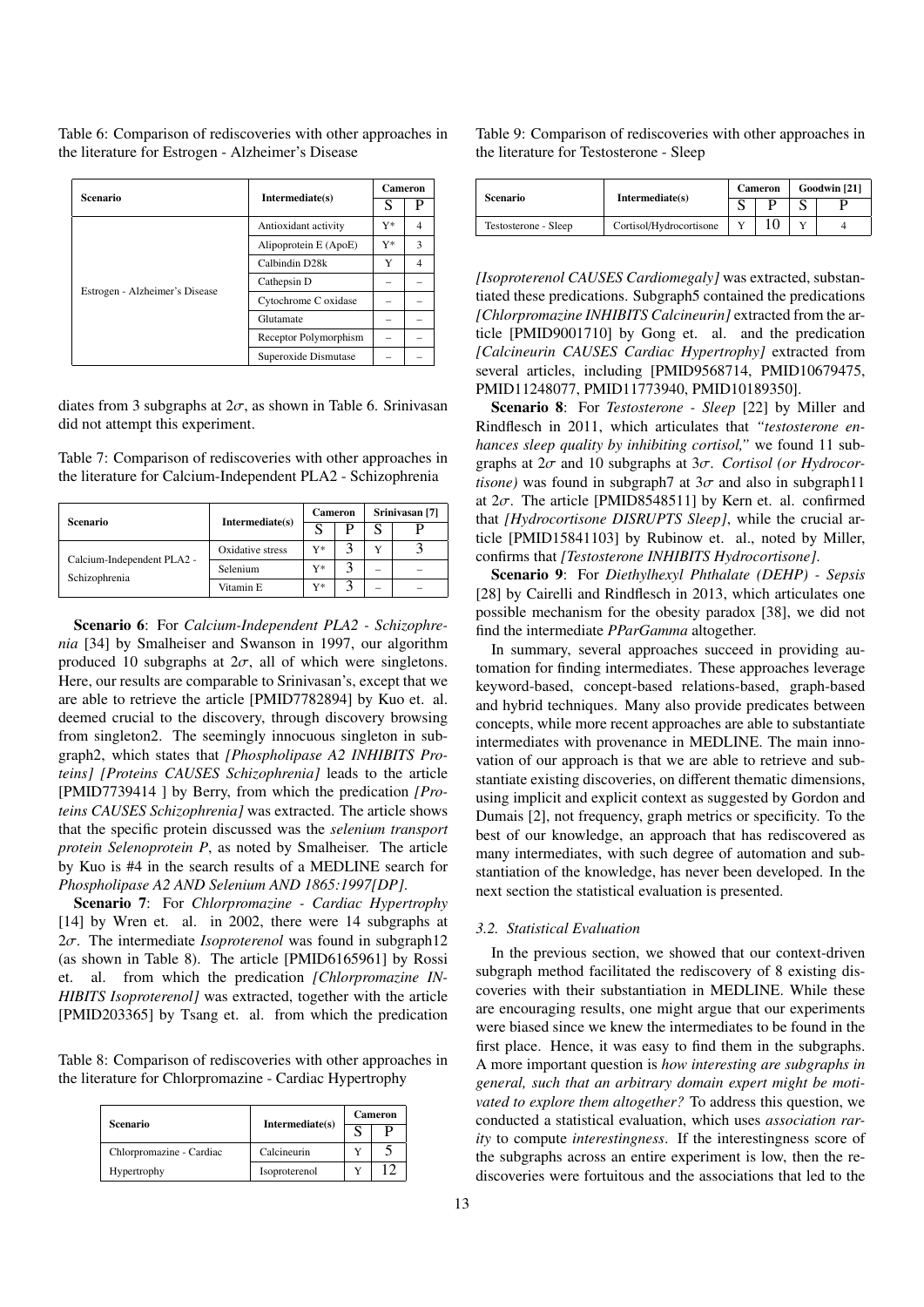rediscoveries were serendipitous, rather than systematic. While this not a complete loss, it is still less than ideal.

To perform this evaluation, for each path in each subgraph across the 8 rediscoveries (excluding singletons), a PubMed query was executed using the eUtils Web Service<sup>9</sup>. This was used to determine the number of documents that contain the association in MEDLINE, with the date restriction enforced. For example, for the path *[Arginine STIMULATES Growth Hormone], [Growth Hormone STIMULATES Somatomedins]*, the query *"Arginine AND Growth Hormone AND Somatomedins AND 1865:1989*/*04[DP]"* was composed, where *Arginine, Growth Hormone*, and *Somatomedins* represent an association. The rarity

$$
r(E) = \frac{\sum_{p_i \in E} f(A(p_i))}{|E|} \tag{10}
$$

of a set of associations across all subgraphs in an experiment *E*, is computed as the average of the association rarity, where  $f(A(p_i))$  is the frequency of a unique association in MEDLINE. The interestingness of an experiment

$$
I(E) = \frac{1}{r(E) + 1} \tag{11}
$$

was computed as the normalized reciprocal of rarity.

Table 10 shows the rarity and interestingness scores for each of the eight successful rediscoveries. For the *Raynaud Syndrome – Dietary Fish Oils* experiment, there were 10 unique intermediates/associations among the 4 subgraphs at 2  $\sigma$ , all of which had a zero-rarity in MEDLINE. This is not surprising, since Swanson noted in [29] that only four articles from the *Raynaud* literature overlapped with the *Fish Oil* literature by 1986. The rarity of these subgraphs is therefore 0.00, and the interestingness is 1 (meaning absolutely interesting).

For *Magnesium – Migraine* there were 48 unique associations. The most commonly known intermediates were *Hypertensive Disease* (3), *Individual* (3) and *Vascular Diseases* (4), respectively among a total of 27 documents. The overall rarity of the subgraphs in the experiment was therefore  $27/48 = 0.56$ and the interestingness is 0.64.

For *Somatomedin C – Arginine* there were 18 unique associations/intermediates among a total of 306 documents. The most commonly known intermediates were *Child* (16), *Somatropin* (63) and *Growth Hormone* (63). There were only two zerorarity associations, which were from the intermediates *Mus* (0) and *Falls* (0). Clearly these are not interesting. Not surprisingly, the overall interestingness score of these subgraphs was  $306/18 = 17$  and the interestingness is low (0.06). This suggests that this field was better studied than others. It also partially supports the observation by Gordon and Dumais [2] that while frequency of intermediates may be sufficient for finding novel intermediates in some cases, it may be insufficient to capture the related concepts that elucidate complex associations.

There were 21 unique associations for *Indomethacin – Alzheimers*. *Hydrogen Peroxide* (2), *Interleukin-1* (2) and *Free*

*Radicals* (3) were the most commonly known intermediates among a total of 9 documents. The overall rarity score was  $9/21 = 0.43$  and the interestingness is 0.70.

For *Estrogen – Alzheimers* there were 42 unique associations, with 36 zero-rarity associations. *Metabolism* (6), *Dementia* (10) and *Senile dementia* (10) were the most commonly known intermediates among a total of 36 documents. The rarity score is  $36/42 = 0.86$  and the interestingness is 0.54.

For *Calcium-Independent PLA2 – Schizophrenia* there were 10 unique intermediates/associations (singletons described in Section 4.1.6), each of which was zero-rarity. Hence, the rarity of this subgraph is 0.00 and the interestingness was high (1.0).

For *Chlorpromazine – Cardiac Hypertrophy* there were 21 unique associations, and 19 at zero-rarity. The most commonly known were *Catecholamines* (1) and *Hypertensive disease* (1) among a total of 2 documents. The rarity is therefore  $2/21$  = 0.10 and the interestingness is high (0.91).

For *Testosterone – Sleep*, there were 61 unique associations/intermediates and 20 at zero-rarity. The most commonly known were *Proteins* (63), *Symptoms* (91) and *Hormones* (207) among a total of 654 documents. The overall rarity score was therefore  $654/61 = 10.72$  and the interestingness is low  $(0.09)$ . This is not surprising, since these two domains (*Testosterone* and *Sleep*) are fairly well studied. This is another scenario that suggests frequency may not be as effective for finding the related concepts that elucidate complex associations.

Across all 8 rediscoveries, the average rarity score is therefore 3.71 and the average interestingness was 0.62. This suggests that an association chosen at random from the rediscoveries is likely to be known to only approximately 4 documents in MEDLINE. Such a low rarity score suggests that the subgraphs themselves might be quite interesting to a domain expert. This is however not surprising, since most of the discoveries, at the time when made would have been inherently interesting situations and possibly not well studied in the literature. *Testosterone – Sleep* (2011) and *Somatomedin C – Arginine* (1990) are exceptional.

#### 4. Discussion

This paper showed that the use of implicit and explicit context to find and elucidate associations among concepts along multiple thematic dimensions is effective for LBD. However, our approach has several limitations. The first limitation is the assumption that the context of a semantic predication, expressed in terms of the distribution of MeSH descriptors is reliable for generating meaningful subgraphs. Not all MeSH descriptors assigned to an article are relevant to all its semantic predications, and hence the predication context vectors could be noisy. Ideally, direct mappings between semantic predications and MeSH descriptors could help resolve this discrepancy. Since, such mappings are unavailable our specification of context is subject to limitations of distributional semantics.

The second limitation is the degree of domain expertise still required for discovery browsing. Although impractical to eliminate the need for domain expertise, one improvement would be

<sup>9</sup> eUtils Help - http://www.ncbi.nlm.nih.gov/books/NBK25500/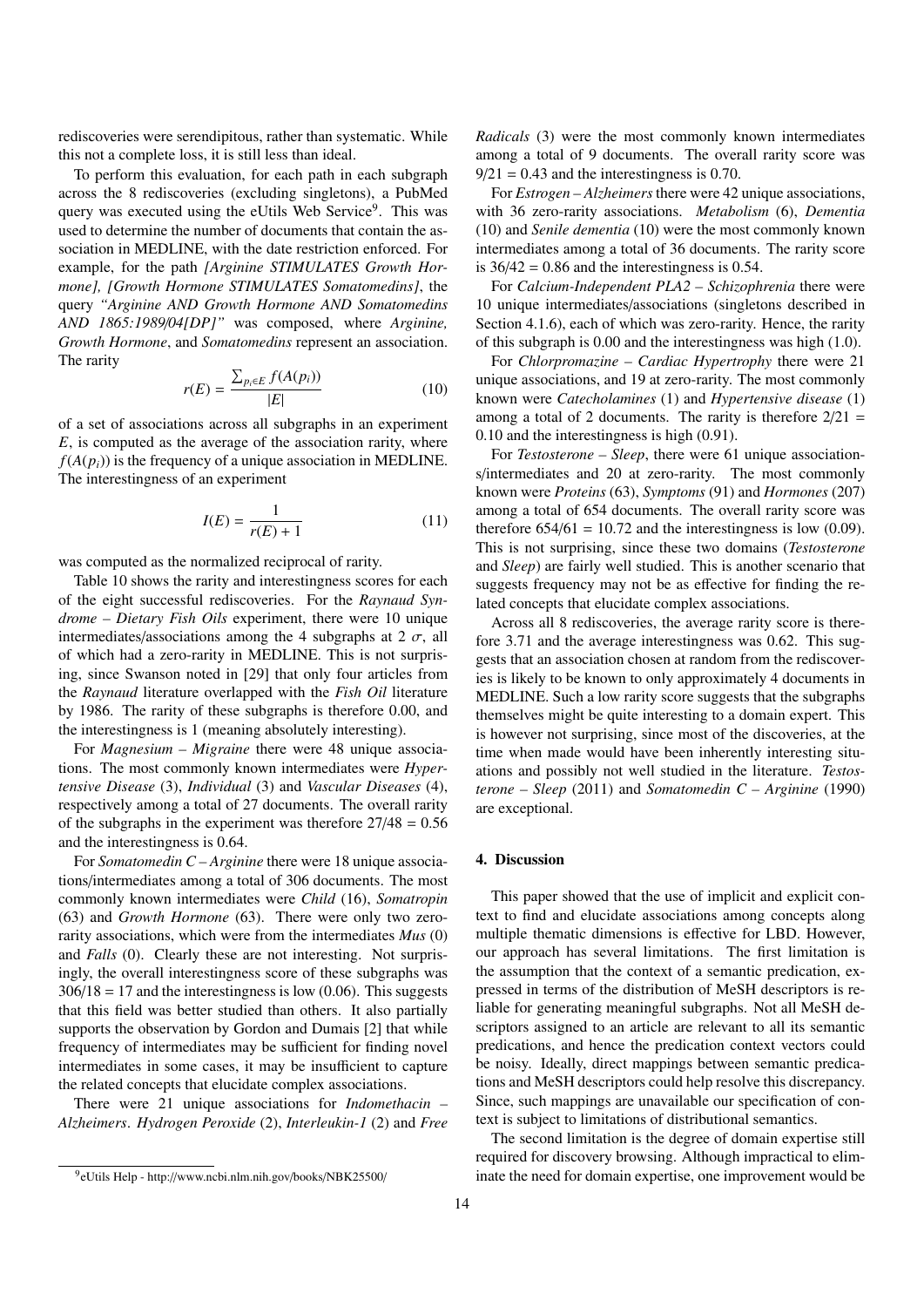| <b>Experiment</b>                        | # Unique Associations | <b>MEDLINE Frequency</b> | r(E)  | I(E) |
|------------------------------------------|-----------------------|--------------------------|-------|------|
| Raynaud Syndrome - Dietary Fish Oils     | 10                    |                          | 0.00  | 1.00 |
| Magnesium - Migraine                     | 48                    | 27                       | 0.56  | 0.64 |
| Somatomedin C - Arginine                 | 18                    | 306                      | 17.00 | 0.06 |
| Indomethacin - Alzheimer's Disease       | 21                    | 9                        | 0.43  | 0.70 |
| Estrogen - Alzheimer's Disease           | 42                    | 36                       | 0.86  | 0.54 |
| Calcium Independent PLA2 - Schizophrenia | 10                    |                          | 0.00  | 1.00 |
| Chlorpromazine - Cardiac Hypertrophy     | 21                    | $\mathcal{D}$            | 0.10  | 0.91 |
| Testosterone - Sleep                     | 61                    | 654                      | 10.72 | 0.09 |
| Average                                  | 29                    | 129                      | 3.71  | 0.62 |

Table 10: Rarity and Interestingness score of the subgraphs in the rediscoveries

providing additional background knowledge to supplement the subgraphs where appropriate. In this way, assertional knowledge from the literature would be complemented with definitional knowledge from structured knowledge sources (though deep integration). Metrics for determining interesting neighboring concepts in background knowledge need to be developed for concepts in the subgraph to overcome this limitation.

Another limitation is the inability to systematically detect contradicting semantic predications. While the provenance of predications in MEDLINE allows domain experts to adjudicate, a method for resolving conflicting predications could be beneficial. We believe that temporal analysis of semantic predications could enable conflict resolution. However, since many unresolved paradoxes inherent in science itself are reported in the literature, it is unclear whether one might reliably detect and resolve such contradictions automatically, using temporal, statistical and/or semantic approaches.

The reliability of the statistical evaluation is also another limitation of our approach. Rare associations are generally interesting but not always. While alternative methods for conducting statistical evaluation for LBD have been discussed [39], it is cumbersome to coordinate cut-off dates for each predication across the rediscoveries. The suggested techniques are therefore impractical to implement. We use association rarity to indicate interestingness, similar to existing research [20, 7].

A number of technical limitations exist in our approach. The first technical limitation is the manual selection of a threshold for MeSH semantic similarity based on dice similarity. While dice is advantageous because it is easy to implement, other similarity metrics and more principled ways of computing the threshold should be explored. Likewise, the threshold for path relatedness, which is based on the second (and third) standard deviation from the mean of the Gaussian distribution, could be unreliable. Our results show that the data distributions only approximate to Gaussian. The p-values from the  $\chi^2$  test of the three Gaussian distribution in Figure 4 indeed more than the three Gaussian distribution in Figure 4 indeed more than the 0.05 value normally considered acceptable. To overcome this limitation, we anticipate that path relatedness could be recomputed relative to the minimum relatedness score. Torvik et. al. [12] and Smalheiser et. al. [15] implemented an approach based loosely on this idea, which normalized the distribution, using a mixture of Gaussian models.

Across some experiments, we utilized predicate filters

to eliminate non-informative relationships (such as ASSOCI-ATED WITH, INTERACTS WITH, AFFECTS, etc). This is a compromise to achieve scalability. Ideally, the system should not require any predicate filters. In fact, the omission of some predicates may be responsible for low recall in some of our experiments. Still, given that most experiments terminated in less than one hour, higher recall may not be too costly for performance. With the emergence of big data infrastructure, the performance limitations of our clustering may be resolved using additional computational resources.

The choice of HAC could be considered another limitation. HAC was selected because it is an unsupervised, deterministic clustering algorithm, for which the number of clusters does not have to be known or specified *a priori*. The time complexity of HAC is  $\Theta(N^2 \log N)$  in the best case. While approaches, such as those by Ramakrishnan et. al. [20] and van der Eijk et. al. [23] may be applicable for subgraph creation, it is unclear how they might be adapted to generate complex subgraphs along multiple thematic dimensions.

These and other limitations suggest the next steps in this research. In future, labels for subgraphs should be provided. This is a crucial task, since our approach is predicated on the idea that each subgraph captures a different thematic dimension of association between two concepts. Additionally, a comparative study using full text, compared to titles and abstracts, could be useful. However, full text is only available on a limited scale.

#### 5. Conclusion

Leveraging rich representations of textual content from scientific literature based on implicit and explicit context can provide effective means for literature-based discovery, as illustrated in this paper. This paper also shows that these rich representations were important in facilitating the rediscovery of 8 out of 9 well-known associations and their substantiation. The approach advances LBD research specifically because it uses notions of context and shared context to facilitate making discoveries from scientific literature, which do not rely on statistical frequency, graph metrics or specificity. A beta-version of the Obvio web application is available online for optional viewing (http://knoesis-hpco.cs.wright.edu/obvio/), along with various other resources (wiki page -